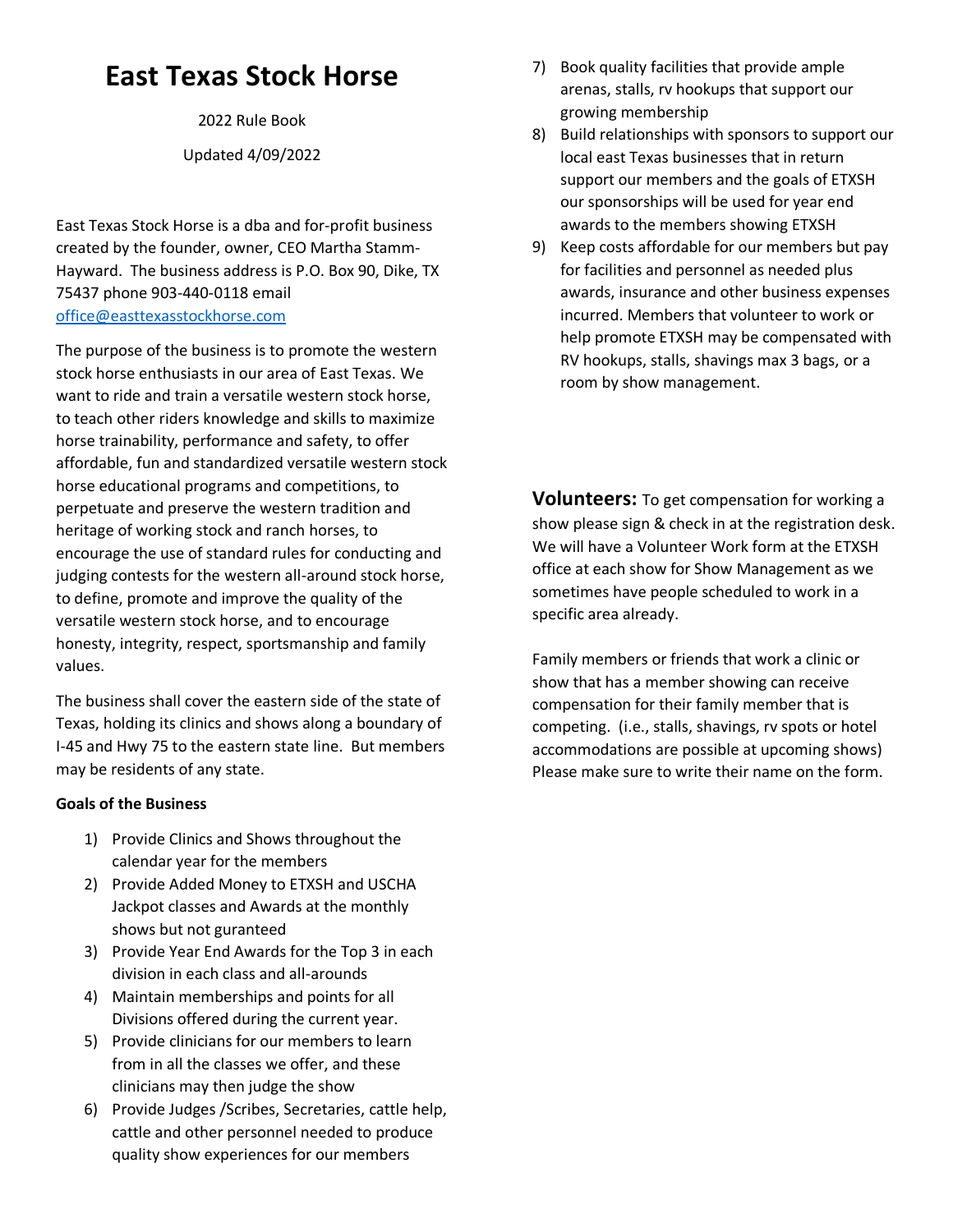About this Rule Book: The Rules contained herein have been considered and approved by Committee Members of the East Texas Stock Horse. These Rules will be strictly adhered to and enforced by the Committee Members, and Staff of the ETXSH show management.

# **MEMBERSHIP**

Membership in the ETXSH is a privilege, not a right, application for which shall be made on forms and by procedures prescribed by the ETXSH. Membership, or application thereof, may be cancelled or denied by the ETXSH management for any cause detrimental to the interest of the ETXSH, its programs and policies, or harmonious relationship of its members as determined by Show Management of ETXSH.

Such decision of cancellation or denial shall be final. The effect of membership cancellation or denial may be denial of privileges, including show privileges, of the ETXSH. A suspended member is prohibited from entering the warmup area or the contest arena either on foot or on horseback. Every member, by joining the ETXSH, or a non-member, by participating in ETXSH approved events, does hereby agree:

1) If legal action is taken against the ETXSH, whether in law or equity, such action must be taken in courts located in Hopkins County, Texas.

Members of the East Texas Stock Horse shall be admitted, retained, suspended, and expelled in accordance with such rules and regulations as ETXSH and show management may adopt from time to time.

Each member in good standing is entitled to participate in clinics and shows at the rates set by show management, all active members in good standing may audit clinics for free.

There shall be only one class of members and membership shall be open to all persons who subscribe to the aims of the East Texas Stock Horse mission, abide by the rules and regulations, and assist in furthering its purpose. Membership is required to participate in events and activities of the East Texas Stock Horse.

To be eligible for any ETXSH monetary awards or prizes, both owners and riders of horses must be current

ETXSH members in good standing. Riders in all divisions may ride any horse regardless of ownership. Any nonpro, Ltd non-pro, intermediate, novice or youth can ride a horse they do not own as long as they are NOT getting PAID to ride the horse and the rider is the one paying the entry fees. If the horse owner is paying the rider or reimbursement is being made to the rider, the horse must be shown in the Open or Jr Horse (5 years old and younger) division only. Any member violating this will be disqualified and no points will be given, no refund in entry fees. Points cannot be transferred to another division.

If something arises that the ETXSH Rule Book does not cover on a specific rule ETXSH show management has the right to consult with the division committee members to come up with a rule for ETXSH or the option to use the following Rule Books – SHTX Rule book or USCHA Rule book to find an answer but final decisions will be made by ETXSH show management.

### **Annual Memberships**

Membership is available for individuals, for a one-year period beginning with the day of receipt and expiring 12/31 a new membership can be renewed on January 1 of each year. Memberships may only be issued to individuals and may not be transferred.

Adult Annual membership for persons 19 years and older provides privileges of participating in all ETXSH events and activities

### **YOUTH Annual membership**

A youth membership is provided for boys and girls ages of 8 to 18 as of January 1 of the current year, which entitles a youth to receive a membership card of eligibility to show in the youth division and participate in ETXSH events and activities. Youth may not vote or hold office on the board of directors.

### **Life membership - \$300**

A life membership entitles the recipient to receive a life membership with ETXSH

### **Membership Fees**

The annual adult membership fees for 2022 are \$30.00

The annual youth membership fees for 2022 are \$25.00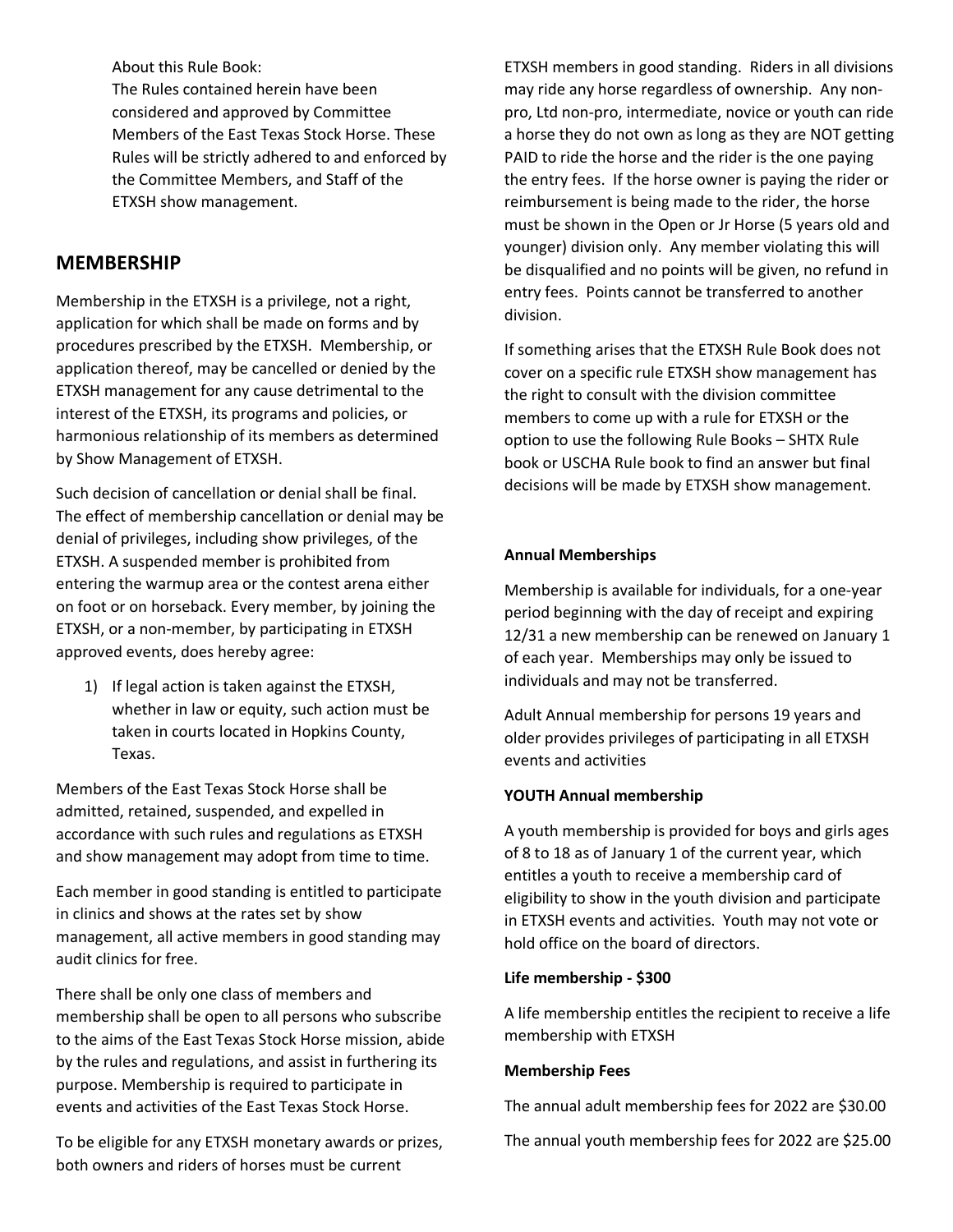#### **GR-040 PROPOSED CHANGES TO RULES AND POLICIES**

A member, ETXSH show management or staff may propose a rule change. A rule change is any change to the General Rules pertaining to the show rules in each division or class. Final decisions will be made by the ETXSH Show management as is felt best for the majority of the members in that division.

**GR-040.1** All proposed changes must be submitted to the office in writing.

**GR-040.2** The ETXSH show management with the volunteer division committee members will vote on the proposed change but may refer the matter out to any committee or group for study, review and recommendation prior to voting.

#### **GR-050. RELEASE OF LIABILITY**

The show management and co-sponsoring organizations, if any, and their officers, directors, employees, members and agents shall not be responsible for any personal injury, for injury to animals, or for loss or damage to property, occurring at any activity. Each owner, exhibitor, handler, trainer, participant, member or consignor shall indemnify and hold harmless the ETXSH, its owners, volunteers, members and employees from and against all claims, demands, causes of actions, and expenses of every kind, including attorney's fees, arising out of or related in any manner to the acts or omissions of an owner, exhibitor, handler, or consignor, to the actions of any animal under the care, custody or control of the owner, exhibitor, handler or consignor, or as a result of participation in or attendance at a show or event or on the grounds thereof. Presentation of signed entry or consignment forms shall be deemed acceptance of the conditions of this rule. In the event an entry or consignment form is not signed or presented, appearance on the grounds or at the sale ring of any activity as an exhibitor, handler, owner, trainer, participant, member or consignor shall be deemed to be acceptance of the conditions of this rule. GR-050.1 Without assuming the affirmative duty to monitor possible physical or mental handicaps of exhibitors, if condition of exhibitors' physical or mental disability comes to the attention of the ETXSH, the individual may be denied participation privileges in ETXSH-approved events until such time as he or she provides ETXSH with sufficient information to conclusively establish physical or mental capability to participate, without posing a

significant risk to the health or safety of the individual and/or the other exhibitors of the class in which he or she desires to participate. At ETXSH's sole discretion, the individual may be authorized to use special equipment to enhance physical ability to safely exhibit in ETXSH-approved or sponsored shows/events.

#### **GR-060 DISCIPLINARY PROCEDURES**

**GR-060.1** The ETXSH show management reserves the right to independently direct disciplinary action or sanction against individuals coming under the jurisdiction of ETXSH show management membership by participating in ETXSH-sponsored events.

The ETXSH show management and division's volunteer Committee members is the forum within that initially or ultimately hears or reviews evidence of alleged violations of rules and regulations by members and/or participants in approved events. A member may be disciplined, suspended, fined, and/or expelled from the ETXSH membership, and any non-member participant may be denied any or all privileges.

### **GR-065 VIOLATIONS**

**GR-065.1 Financial Violations** – Any member may be suspended and denied privileges of ETXSH events, or any non- member may be denied the privilege participating in ETXHS events, for the failure to pay, when due, any obligation owing the ETXSH show management. Upon receipt of a fraudulent payment, a member or non-member will be notified in writing and given a reasonable amount of time to make the payment good. Repeat offenders will be put on a cash only basis. Failure to pay the amount owed to ETXSH show management or its sponsoring groups will result in suspension of membership and all privileges.

**GR-065.2 Unsportsmanlike Conduct** – Conduct by members, non-members, exhibitors, trainers, owners, owner's representatives, spectators, and all other persons present on the event grounds shall be orderly, responsible, sportsmanlike, and humane in the treatment of horses. Any of these violations will be subject to disciplinary procedures.

**GR-065.3 Disciplinary Actions of Other Associations** – ETXSH management may honor the disciplinary actions of other major equine organizations including but not limited to unsportsmanlike conduct, cruel or inhumane treatment and medication violations of horses from 26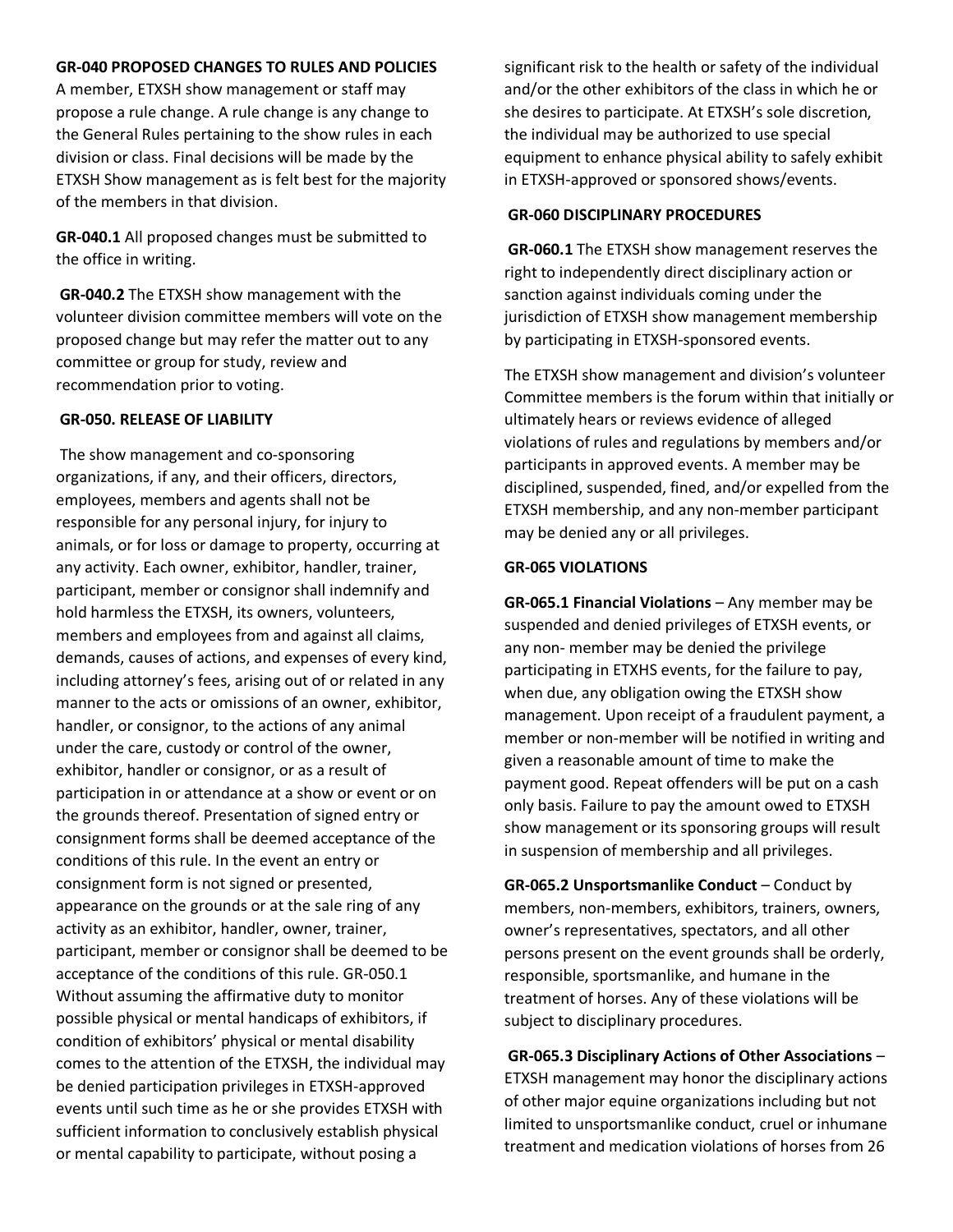27 other recognized equine related associations, states, provinces, or countries. However, any action taken by that organization will not limit any authority or jurisdiction of East Texas Stock Horse.

### **GR-200 APPROVAL FOR EAST TEXAS STOCK HORSE EVENTS**

A request for information regarding a Clinic/Show or special event approval shall be made through the ETXSH show management office. Sanctioned events require compliance with all fees, guidelines and documentation. Requirements for hosting an ETXSH Event are available from the office. Approvals for events shall be made in the calendar year preceding the event. Prior approval for all judges and clinicians to be used at any approved event must be granted by the ETXSH show management.

#### **GR-205 SAFETY AT ETXSH EVENTS**

Exhibitors are encouraged to be aware of their surroundings, especially in the warmup areas. Riders should familiarize themselves with proper warm up etiquette.

**GR-205.1** Any competitor or clinic participant riding a horse that is out of control will be asked to leave the premises at the discretion of Show Management, the designated Show Representative, or Judge. This applies to all horses, especially to stallions.

**GR-205.**2 Judges will have the authority to blow a whistle at any time to stop or excuse any exhibitor who is not in control of the horse. This is especially critical to the working cow class. The goal of the working cow class is for the horse/rider to control the cow. To accomplish this goal, the exhibitor MUST be in control of the horse. Judges also have the authority to blow the whistle at any time to stop or excuse any exhibitor if there is concern about the safety or welfare of the cow, horse, or rider. Inhumane treatment of horses or cattle will not be tolerated.

**GR-205.3** Dogs are not allowed closer than ten feet to any arena fence, horse exhibition area or horse practice/ warm-up area. Dogs must be on an in-hand leash and managed by a competent handler.

**GR-205.4** In the case of a fallen horse (defined as the horse on the ground with all four feet pointed the same direction) or rider (defined as no longer astride the horse) the run will end, and judges will score the run for the work performed to that point, however the run will result in disqualification. Horse and rider may be checked for injuries and asked to leave the arena as soon as reasonably and safely possible. GR-205.5 In classes that involve the use of cattle, the Association strives to safeguard the welfare of the cattle, as well as the welfare of both the horses and riders competing in the class. Association Events are encouraged to provide proper equipment and medication should accidental injury occur.

### **GR-220 GENERAL RULES FOR EVENTS**

All riders and owners of horses riding and/or showing in ETXSH events must be members in good standing. Class or clinic entry forms must contain the contestant's and owner's correct ETXSH member number. Horses must be a minimum of 3 years old to compete in ETXSH shows. No horse can be shown in any class in the same division by more than one rider.

#### **GR-225 GENERAL RULES FOR ETXSH COMPETITIONS**

**Any riders, if in question of their division qualifications the ETXSH show management, Committee member or a member in that division can sign a written request stating the facts of their complaint and provide a \$50 deposit. The member in question will have 30 days to provide ETXSH show management with records from industry records showing their current winnings or breed association points in question. If the member is not at fault and in the correct division the complainant's \$50 deposit will be forfeited to ETXSH.**

**If the member is found to be in violation disciplinary actions may be taken. Actions maybe simply moving to the correct division, but no points will be moved to the new division. If blatant violations are found the member could be suspended of their membership.**

ETXSH will be checking industry records such as Equistat records to verify your earnings in other western events to determine Open L1 and Novice eligibility.

USCHA will be checking Equi-stat for both Horse & Rider earnings for all co-sanctioned USCHA cutting participants.

**GR-225.1 Open Division Eligibility:** The Open Division is open to any professional or nonprofessional member in good standing with any horse regardless of past winnings. In addition to the normal entry fee, this division may collect and offer jackpot fees, which will be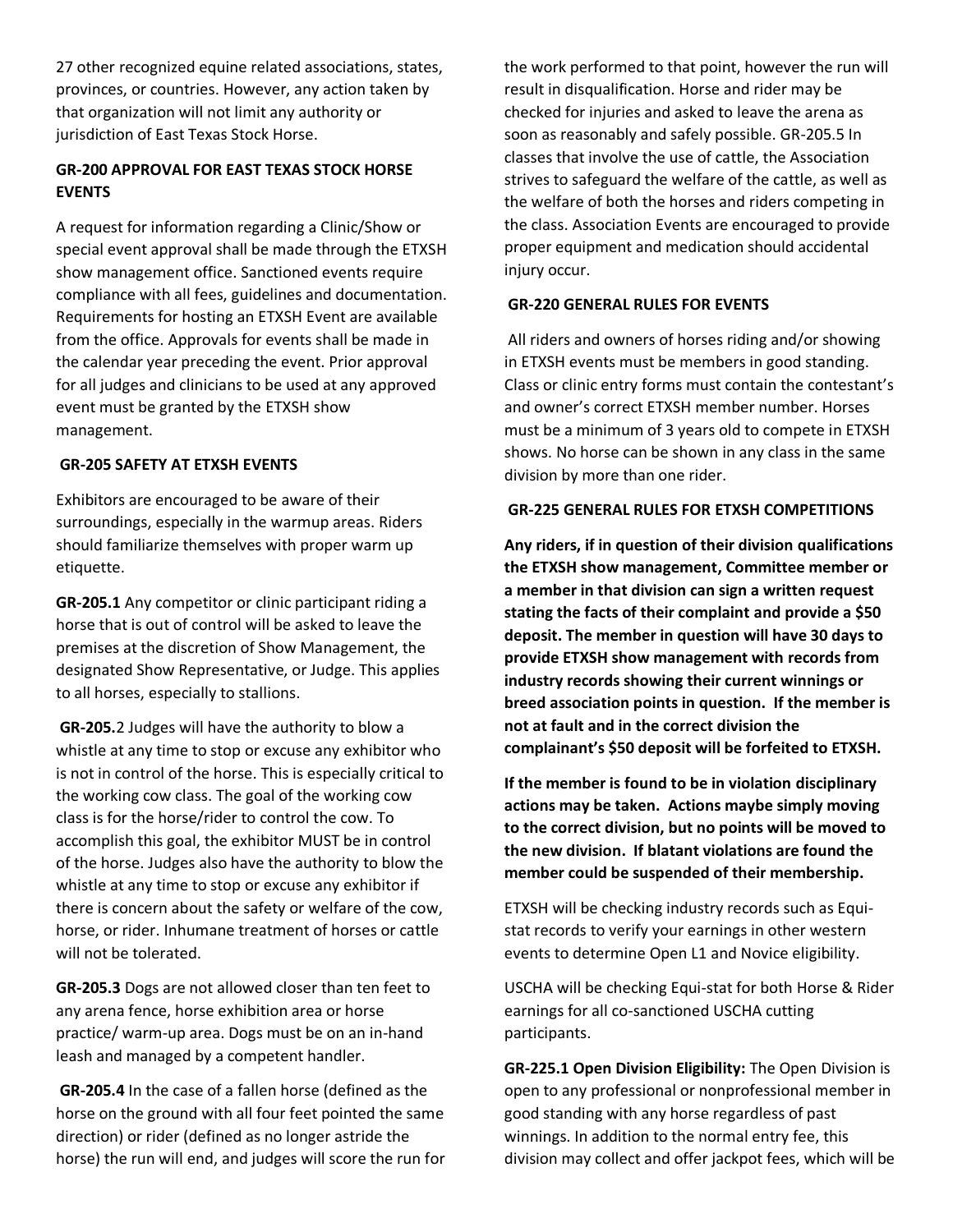paid back to winners according to the payout schedule below. These jackpot fees may range from a minimum of \$10 to a maximum of \$20 per class except for special events or championships. a) Class paybacks: Half of the jackpot will be for the class entered. Open class entries are competing for class points, plus a payback (½ of the jackpot monies collected for that class) according to the following schedule. b) All-Around paybacks: Exhibitors in the required four classes will be eligible for the Allaround paybacks  $-$  ( $\frac{1}{2}$  of all Open entries go to jackpot money). The All-Around paybacks will be figured on the total number of All Around entries and will be paid accordingly.

**GR225.1c** Payout Schedule is as follows: d) Open Level 1 Division Eligibility: The Open Level 1 division will be offered as a side pot in 2022 as a subdivision of the Open for individuals with moderate to no showing experience who have taken money for starting colts; been paid to ride the ranch horses not owned by them; given basic riding lessons or local clinics for pay; or by other circumstances that make them ineligible for Amateur or Non Pro status, but are not experienced professional trainers in western performance disciplines. Any age horse may be ridden. • Earnings Restrictions for **Open Level 1: Riders that have combined earnings of \$5,000 in any of the following or similar organizations: NCHA, NRCHA, NRHA, RHAA, AQHA, APHA, SHTX, ASHA, etc. in any western performance discipline (western pleasure, working**  cow horse, reining, cutting, trail, etc.), are not eligible for this division. If a member loses Level 1 eligibility through competition, he or she may finish that year as an Open Level 1 rider. Thereafter, the member is eligible only for Junior Horse or Open Divisions. The Open L1 division will have a jackpot separate from the Open. However, if a Level 1 entry desires be eligible for both the Level 1 and Open, he/she may pay both jackpot fees and be eligible for both payouts and placement in both divisions. • Provisional Class Status: The Open Level 1 division will be offered on a provisional basis as a subdivision of the Open to provide a place for these competitors to compete against their peers. As such, there will be no expectation of added money to the jackpot, awards at the shows or year end awards in the Level 1 Open. However, by entering both Level 1 and Open, competitors would be eligible for Open awards.

**GR-225.2 Non-Pro Division Eligibility**: The description of Non-Pro Eligibility is as follows:

a) The rider has not received payment directly or indirectly for riding, training, assisting in training, or showing horse(s) at any time during the past five years. b) The rider has not received payment directly or indirectly for instructing another person or conducting a seminar in riding, training, driving or showing a horse any time during the past five years. c) The rider has not had any expenses (including lodging, transportation, mileage, etc.) paid by someone other than family members. d) EXCEPTIONS for "b" and "c" above: i) A Non-Pro who otherwise qualifies under these rules may conduct clinics provided the only remuneration they receive is for reasonable expenses. If questions are raised about Non-Pro eligibility, the contestant must be able to document any remuneration. ii) Collegiate members who are enrolled in an equine program or as part of an educational curriculum are exempt from items b and c above. iii) Certification as an instructor in equi-therapy by Professional Association of Therapeutic Horsemanship International (PATH) or similar organizations recognized by national equine associations are exempt from b and c above, provided the instructor ONLY teaches students enrolled with the recognized organization or rehabilitation prescribed by a medical doctor. e) Premium money won is not considered remuneration. f) A Non-Pro rider may show in the Open Division without losing Non Pro eligibility as long as requirements for a Non Pro are still met. g) The Non-Pro Division is open to any nonprofessional member in good standing with any horse regardless of past winnings. In addition to the normal entry fee, this division may collect and offer jackpot fees, which will be paid back to winners according to the payout schedule below. These jackpot fees may range from a minimum of \$10 to a maximum of \$20 per class except for special events or championships. h) Class paybacks: Half of the jackpot will be for the class entered. Non-Pro class entries are competing for class points, plus a payback (½ of the jackpot monies collected for that class) All-Around paybacks: Exhibitors in all four classes will be eligible for the All-around paybacks  $-$  ( $\frac{1}{2}$  of all Non Pro entries go to jackpot money). The All-Around paybacks will be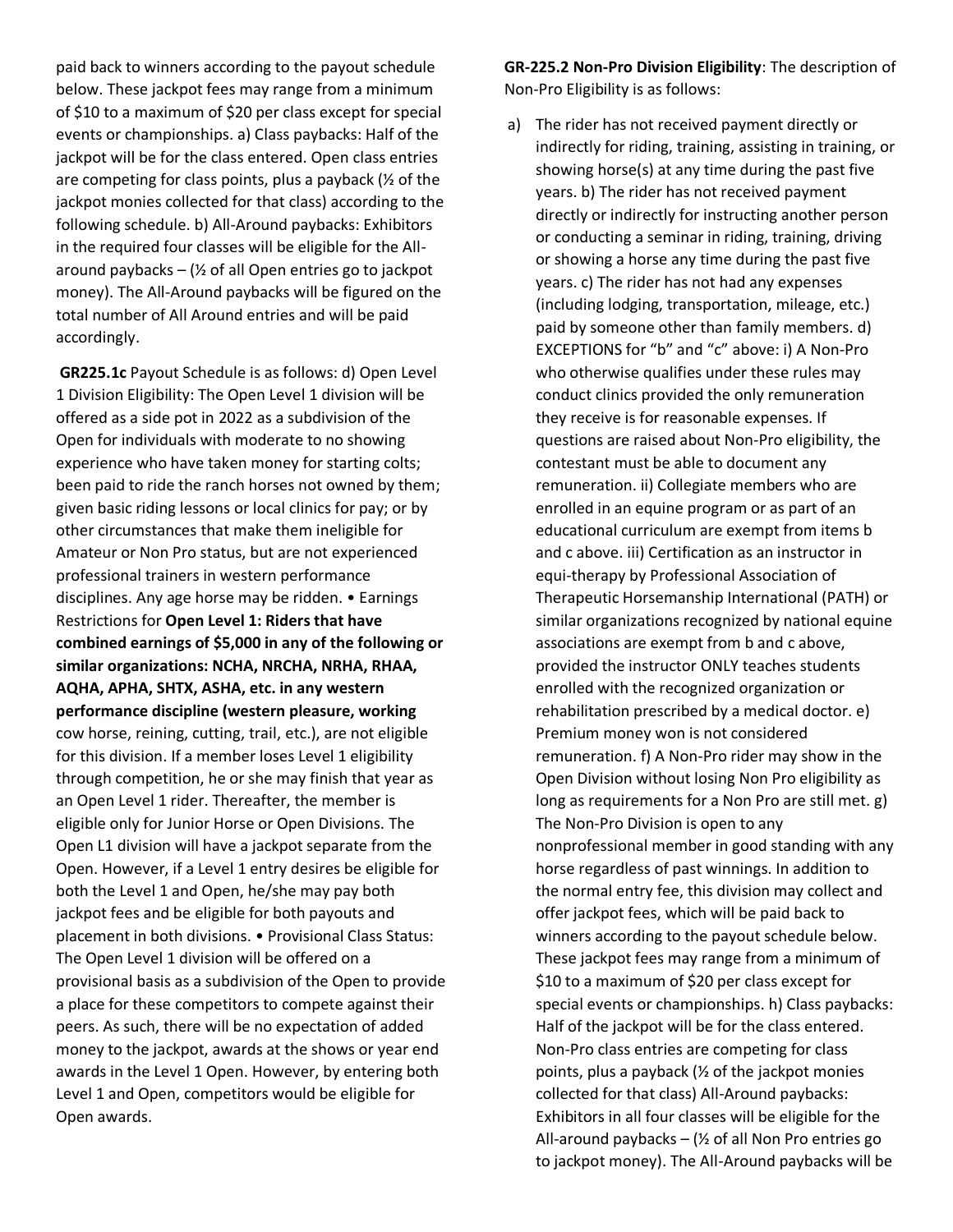figured on the total number of All Around entries and will be paid according ETXSH Payback.

| Places Paid   | ℅                           |
|---------------|-----------------------------|
| 1             | 100%                        |
| $\mathcal{P}$ | 60% - 40%                   |
| 3             | 50%-30%-20%                 |
| 4             | 40%-30%-20%-10%             |
|               |                             |
| 5             | 30-25-20-15-10              |
| 6             | 30-24-18-12-9-7             |
| 7             | 26-21-17-13-10-8-5          |
| 8             | 25-20-15-12-10-8-6-4        |
| 9             | 24-18-14-10-9-8-7-6-4       |
| 10            | 22-16-13-10-9-8-7-6-5-4     |
| 11            | 21-15-12-10-9-8-7-6-5-4-3   |
| 12            | 20-15-11-10-9-8-7-6-5-4-3-2 |
|               |                             |

#### **GR-225.3 Limited Non-Pro Division Eligibility:**

Exhibitors who qualify as Non-Pro riders may choose to show in this division because of class routine or other personal choice. Exhibitors may also show in the Open or Non-Pro divisions without losing their eligibility in the Limited Non-Pro division. There will be an optional jackpot in this division. Riders in this division will work a modified version of the working cow horse class that will not involve turns down the fence or circling or roping. (See LTD Non-Pro rules for specifics on rules for this division.)

### **GR-225.4 Intermediate Division Eligibility and Restrictions:**

The Intermediate Division is reserved for individuals with moderate riding and showing experience who wish to learn more about showing in ETXSH at a more advanced pace. There will be an optional jackpot in this division.

Eligibility for the ETXSH Intermediate division is as follows:

a) The rider must meet all non-Pro eligibility requirements listed above. For ETXSH this is a fix for our Ltd Non-Pro riders that did not want to box drive box drive so they can move down and a place for riders with more experience but not NOVICE. **This division will work a Novice, Youth, Intermediate Working Cow Horse Pattern (boxing only).** The cow horse pattern is a shortened version

of cow work that will not involve turns down the fence, circling or roping. (See Intermediate/Novice/ Youth Working Cow Horse class rules for specifics on rules for this division.)

#### **GR-225.5 Novice Division Eligibility and Restrictions:**

The Novice Division is reserved for individuals with limited riding and showing experience who wish to learn more about showing in ETXSH at a beginner's pace. Novice riders have developed only the basic riding skills, such as loping, backing and side pass, etc. and have had little or no success competing in other equestrian events. The Novice Division is considered an entry level division that will allow the rider to develop confidence and additional horsemanship skills to allow the rider to move into the Intermediate Division. The purpose of the Novice Division is to provide a division that is fair to all base level riders. Novice riders are allowed to ride "up" into higher Divisions of competition. New members in ETXSH do not necessarily need to ride in the Novice division. Advanced skills may be better suited for one of the other divisions. There will be an optional jackpot in this division, jackpot fees are in addition from entry fees and must enter same jackpot classes as entered in the show.

**Eligibility for the Novice division is as follows: a) The rider must meet all Non-Pro eligibility requirements listed above. b) The rider has not won any champion titles or reserve champion titles at any show or cumulative year-end award in SHTX, ASHA, or Texas State 4-H finals or open shows; earned more than 5 points in any breed association (AQHA, APHA, AQHA VRH All Around, etc.); or \$250 in a national organization (NCHA, NRCHA, NRHA, RHAA, EXCA, etc.) in any western performance discipline (western pleasure, working cow horse, reining, cutting, trail, etc.)** Collegiate Novice riders must meet all general Novice eligibility restrictions. Because the Collegiate Novice is a subset of novice riders, eligibility and advancement out of the Collegiate Novice division is different than the general Novice division. A rider in the Collegiate Novice division has not won two Collegiate champion or reserve champion titles at any show in SHTX, ASHA, NRCHA or other similar recognized collegiate competition. A rider in the Collegiate Novice division has also not won any Collegiate Year End or cumulative Collegiate SHTX World Show champion or reserve champion title. A rider who advances out of the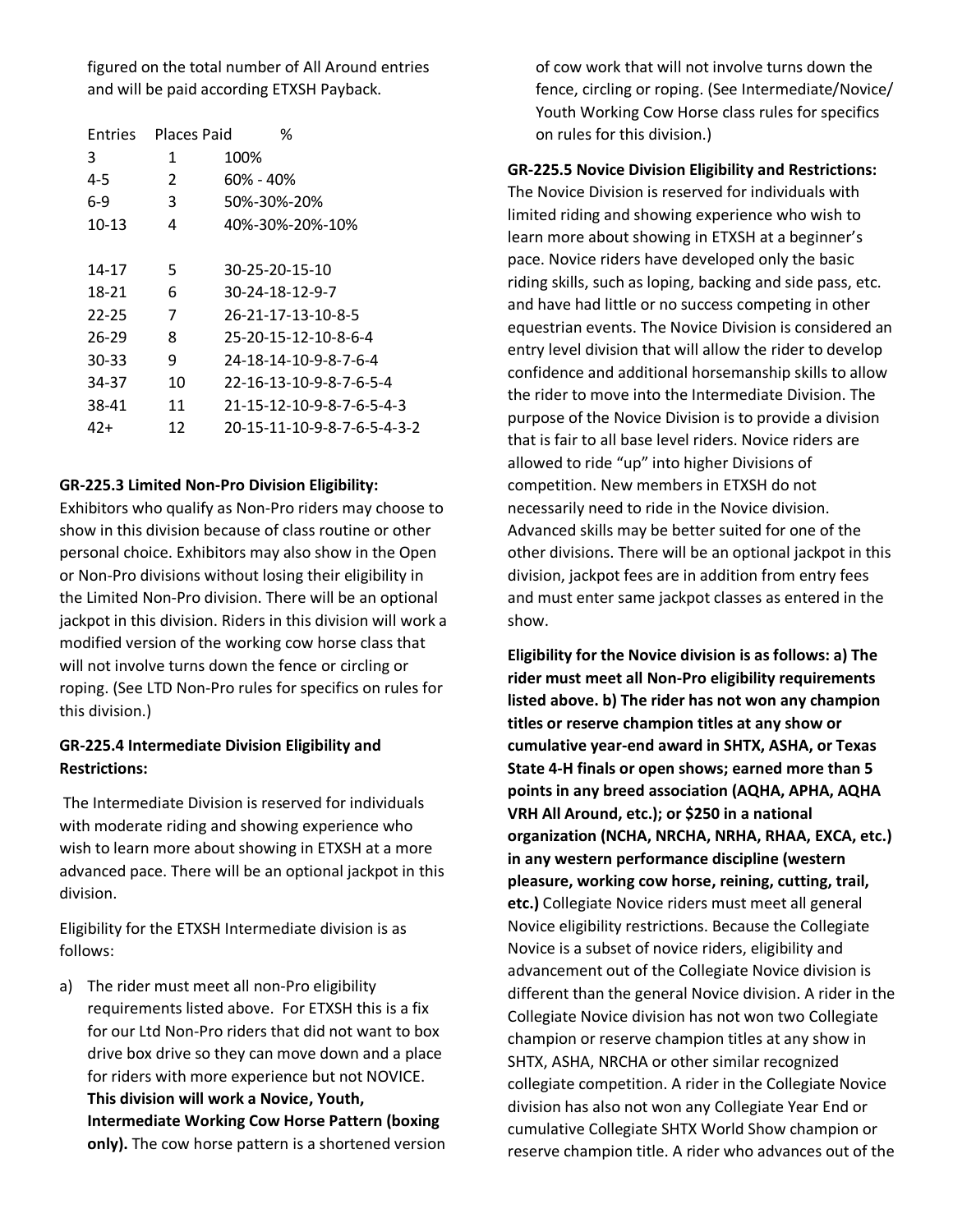Collegiate Novice division is no longer Novice eligible. c) If a member loses novice eligibility through competition, he or she may finish that year as a novice rider. Thereafter, the member is eligible only for Junior Horse, Youth, Limited Non-Pro, Intermediate, Non-Pro or Open Divisions. d) Riders in this division will work a Novice and Novice Youth Working Cow Horse Pattern (boxing only). The cow horse pattern is a shortened version of cow work that will not involve turns down the fence, circling or roping. (See Novice/Novice Youth Working Cow Horse class rules for specifics on rules for this division.) e) Stallions are prohibited in this division.

### **GR-225.6.1 ETXSH Youth Division Eligibility and Restrictions: ETXSH does not offer at this time but just a Youth division.**

Exhibitors in the Novice Youth division must be aged 8 through 18 as of January 1 of the current year. The Novice Youth Division is reserved for individuals with limited or no riding and showing experience who wish to learn more about showing in SHTX at a beginner's pace. Eligibility for the Novice Youth division is as follows: a) The rider must meet all Non-Pro eligibility requirements listed above. b) The rider has not won any combination of 2 champion or reserve champion titles at any show or 2 cumulative year-end awards in SHTX, ASHA, or Texas State 4-H finals; more than 10 points in any breed association (AQHA, APHA, AQHA VRH All Around, etc.); or \$500 in a national organization (NCHA, NRCHA, NRHA, RHAA, etc.) in any western performance discipline (western pleasure, working cow horse, reining, cutting, trail, etc.) c) If a member loses Novice Youth eligibility through competition, he or she may finish that year as a Novice Youth rider. Thereafter, the member is eligible only for Youth, Junior Horse, Limited Non Pro, Non Pro or Open Divisions. d) Riders in this division will work a shortened version of cow work that will not involve turns down the fence, circling or roping. The working cow horse pattern will be boxing only. (See Novice Working Cow Horse class rules for specifics on rules for this division.) There will be no jackpot in this division. e) A youth may not cross enter the Youth, Novice Youth and Novice Divisions at the same show. f) Stallions are prohibited in this division.

**GR-225.7 Junior Horse Division Eligibility an**d **Restrictions**

Horses in this division will show in the same patterns as the Open and Non Pro with the exception of the working cow horse class which uses the Modified Working Cow Horse pattern Box-Drive-Box-Drive. There will be an optional ETXSH jackpot in this division. (See LTD Non Pro and Junior Horse Working Cow Horse class rules for specifics on rules for this division.) A horse is eligible to be shown in this division if the following criteria are met: a) The horse is five years of age or younger as of January 1 of current year. b) A junior horse may be shown by a rider from any division.

**GR-225.8 Division Eligibility Exceptions** a) 10-year rule: Any rider who is deemed ineligible for the Intermediate, Novice or Level-One Open divisions due to earnings, points, or awards they received more than 10 years ago may step down one division from their current eligibility to compete at SHTX shows with approval of the SHTX Board of Directors. However, if the Board of Directors feels that a rider is competing in a division lower than their current skill level, they can be excluded from that division. The board of directors is committed to the integrity of these divisions. Please consider your personal riding experience and ability before stepping down one division according to the 10 year rule. If a rider is found to be competing at a level higher than designed for the division, they will not receive a refund of their entry fees and their points earned cannot transfer to another division. Eligibility for all divisions is determined by a rider's accomplishments prior to the first SHTX show of the year. b) A member may petition, in writing, the Association Board of Directors for a change in division eligibility. The written petition will be reviewed and the member notified of the ruling. In addition, the board may reclassify a member for a division. c) Eligibility Violations. Riders who compete in a division and are discovered to be ineligible for that division will be disqualified. They will not receive a refund of entry fees and the points earned are not transferable to another division. It is the rider's responsibility to know the divisions for which they are eligible. Eligibility may be revoked at any time for violations of any ETXSH rule or regulation. A person who loses eligibility statuses must relinquish their membership card and return it to the ETXSH office upon notice if requested.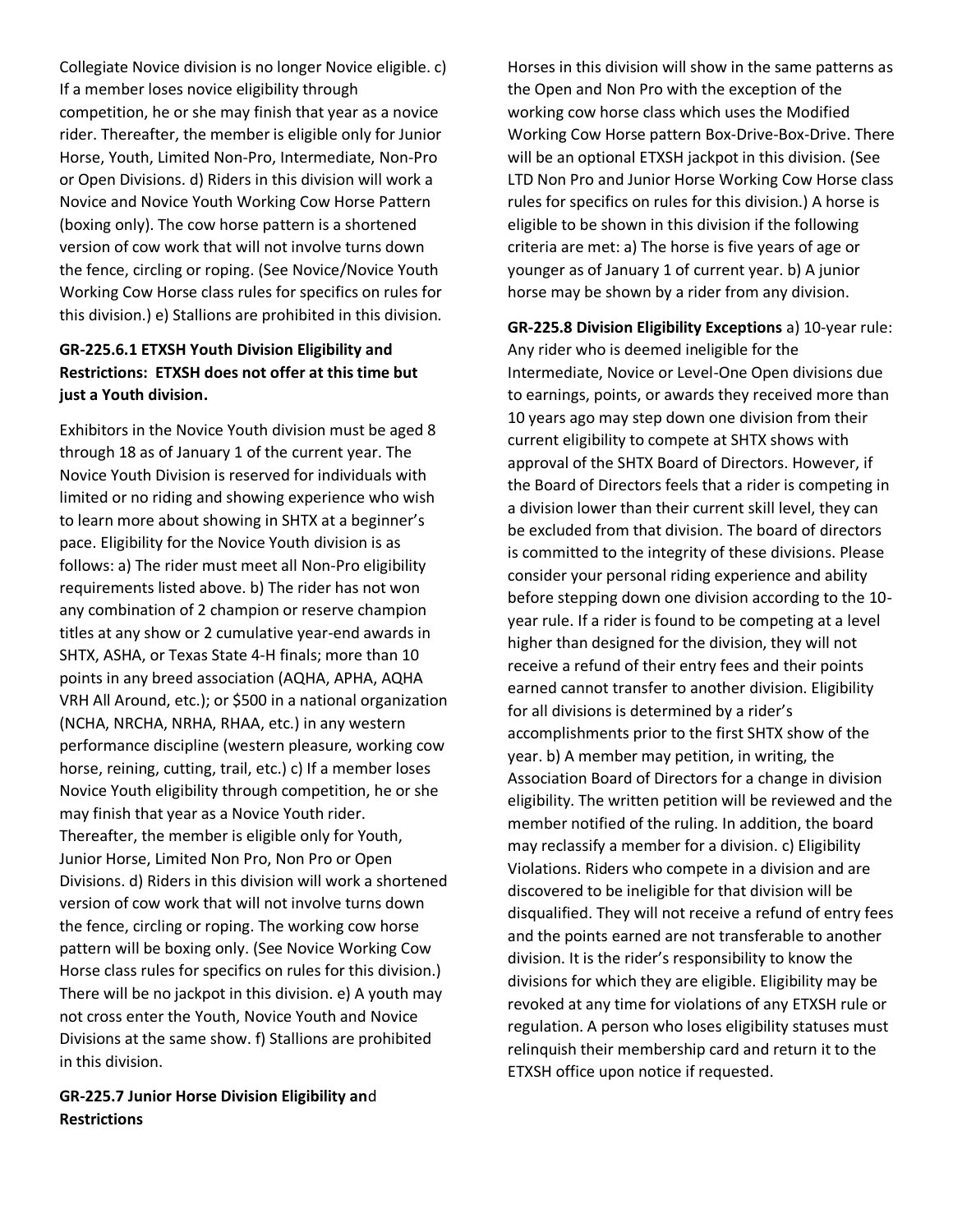### **GR-226 Recommendations for ETXSH Approved Competitions:**

ETXSH-approved competitions must offer four classes and seven divisions - Open, Non Pro, Limited Non Pro, JR Horse, Intermediate, Novice, and Youth It is recommended that buckles or other awards have the words East Texas Stock Horse or ETXSH visible or identified. It is recommended that entry fees be kept as low as possible. This is in keeping with the ETXSH goal of offering affordable education and competitions.

# **Division Eligibility Exceptions**

10-year rule: Any rider who is deemed ineligible for the Intermediate, Novice or Level-One Open divisions due to earnings, points, or awards they received more than 10 years ago may step down one division from their current eligibility to compete at ETXSH shows with approval of the ETXH owners. However, if the owner 7 her consultants feels that a rider is competing in a division lower than their current skill level, they can be excluded from that division. The owner is committed to the integrity of these divisions. Please consider your personal riding experience and ability before stepping down one division according to the 10-year rule. If a rider is found to be competing at a level higher than designed for the division, they will not receive a refund of their entry fees and their points earned cannot transfer to another division **Eligibility for all divisions is determined by a rider's accomplishments prior to the first ETXSH show of the year.**

A member may petition, in writing, the ETXSH for a change in division eligibility. The written petition will be reviewed, and the member notified of the ruling. In addition, the owner may reclassify a member for a division.

**Eligibility Violations.** Riders who compete in a division and are discovered to be ineligible for the division will be disqualified. They will not receive a refund of entry fees and the points earned are not transferable to another division, It is the rider's responsibility to know the divisions for which they are eligible. Eligibility may be revoked at any time for violations of any ETXSH rule or regulation. A person who loses eligibility statuses must relinquish their membership card and return it to the ETXSH office upon notice if requested.

### **ETXSH BUSINESS & Volunteer Committee Members**

**ETXSH is a for profit business owned and operated by Martha Stamm-Hayward who is the founder of the East Texas Stock Horse.**

**Members in good standing will be allowed to participate on a Volunteer Division Committee as a Consultant to ETXSH show management. There will be 1 (one) member from each Division – Open, Non-Pro, Ltd Non-Pro, Jr Horse, Intermediate, Novice and Youth. These members may volunteer to be a spokesperson for their division, chosen by their divisions members or recruited by ETXSH show management.** 

**These members of ETXSH will be an advisory committee to ETXSH show management to help make rules and decisions pertaining to their show level division. To be on this committee the member must be actively showing or working and participating on a regular basis (minimum of half of the scheduled events either clinics or shows) to maintain this position or they can be replaced by ETXSH show management or their respective division members.** 

**Show management has the discretion of offering to compensate clinic & show working members that volunteer their services for meals at concessions, RV Hookups, Stalls, 3 bags of shavings or hotel accommodations for their services throughout the show season for members or family members that help work the shows. These areas are clinics, scribes, gates, announcing, cattle pens, office, runners, etc and members and their family members that work need to sign in at the office for the hours / days they worked and it what areas to receive compensation by ETXSH.** 

**Show management will not compensate clinic fees, entry fees or jackpot fees for any member.**

**ETXSH Show management is responsible for paying for the advertising, website, insurance, facility rentals, cattle and any staff that may be hired for positions such as registration, data entry, secretarial positions, judges, clinicians, scribes, announcers, gate help and cattle working areas if needed. ETXSH show management also provides and pays for awards, buckles, ribbons that they choose to provide at each show. ETXSH management also provides the added money to the jackpots, side pots and USCHA classes at their discretion.**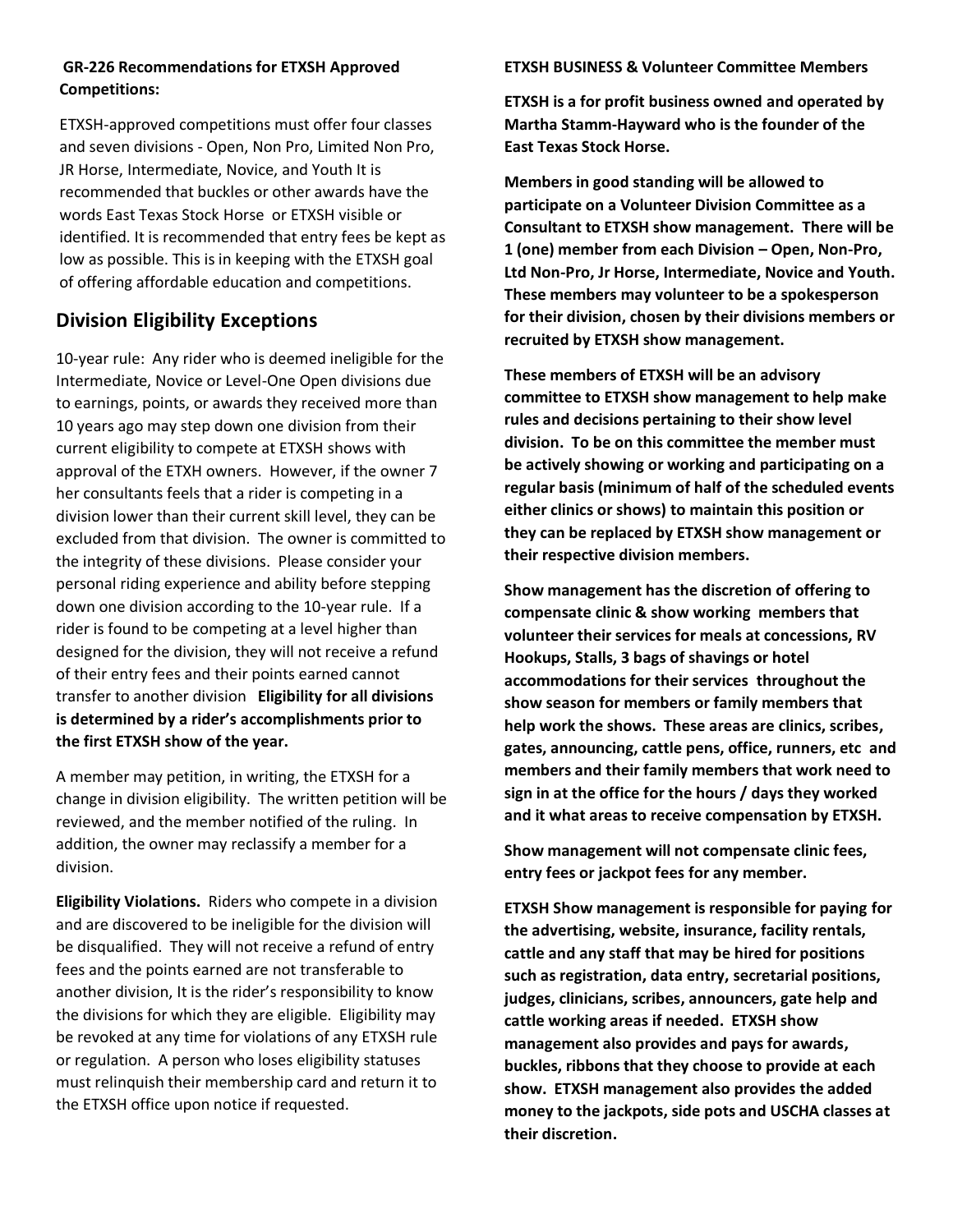**ETXSH show management is using all sponsorship money for Year End awards. In 2022 the goal is to raise enough sponsorship money for Top 3 placings in each class and all-around divisions. All members will be asked to help sign up sponsors for a minimum of \$200 each minimum to receive their year-end awards.**

**ETXSH Show management retains the rights to have the final decision on any and all decisions pertaining to ETXSH clinics, shows, and rules but encourages and seeks out the advice and consultation from any and all members of the East Texas Stock Horse.** 

If you would like to be involved with the rules in particular to the division that you are currently actively showing in please contact ETXSH show management.

Volunteer Division Committee Members

 Open Division – Jr Horse Division - Non-Pro Division - Ltd Non-Pro Division - Intermediate Division - Novice Division – Stacy Webb Youth Division -

A List of the Current 2022 Members that have Volunteered in specific areas and may receive compensation of concession meals, stalls, rv, 3 bags of shavings, hotel accommodation by ETXSH management.

Trail Course Designs – Holly Lindberg 2022

Judges/Clinicians/Scribes – Nathan Wells / Josey Butler 2022

Show Help - Thea & Jon Eubanks Curt Webb / Ray Sebastian / Shelly Logan

Volunteers to help with stalls/shavings/ – Teresa Biggers 2022

Sponsorships – Stacy Sehl 2022

Awards – Thea Eubanks

 Cattle Helpers - Willie West, Brett Biggers, Joe Nichols, Cathi Wright, Belle Grider

Hospitality – Farmer Family

Stall Assignments/Shavings – Brooke Hayward

# **ETXSH RANCH HORSE EVENT RULES**

The East Texas Stock Horse Scoring System is designed to be positive, straightforward, and always encourage growth and improvement in both horse and rider. The scoring system is designed to give credit for the work done.

Each horse/rider team is scored between 0-100 points and automatically begins the run with a score of 70 points. The horse/rider team is scored on the quality of each maneuver (e.g., -1 ½ Extremely Poor, -1 Very Poor,  $-1/2$  Poor, 0 Correct,  $+$  <sup> $\frac{1}{2}$ </sup> Good,  $+1$  Very Good, and  $+1$   $\frac{1}{2}$ Excellent). Pluses and minuses are a reflection of the smoothness, finesse, attitude, quickness and authority of the horse/rider team when performing the various maneuvers. Penalties may be accrued for incorrect maneuver execution. For more detail on credits and penalties, see the details in "CLASSES".

The entire class will be scored and placed (i.e. 45 horse/rider teams will result in 45 placings)  $1<sup>st</sup>$  place 45 points and last place 1 point. In the case of a horse/rider team being Off-Pattern (e.g. Off-Pattern (OP): Breaking pattern; Repeated blatant disobedience), the horse/rider team cannot place above other horse/rider teams who have completed the pattern correctly.

No horse/rider team shall be disqualified except for illegal equipment, obvious lameness, inhumane treatment, rider misconduct or disrespect; leaving the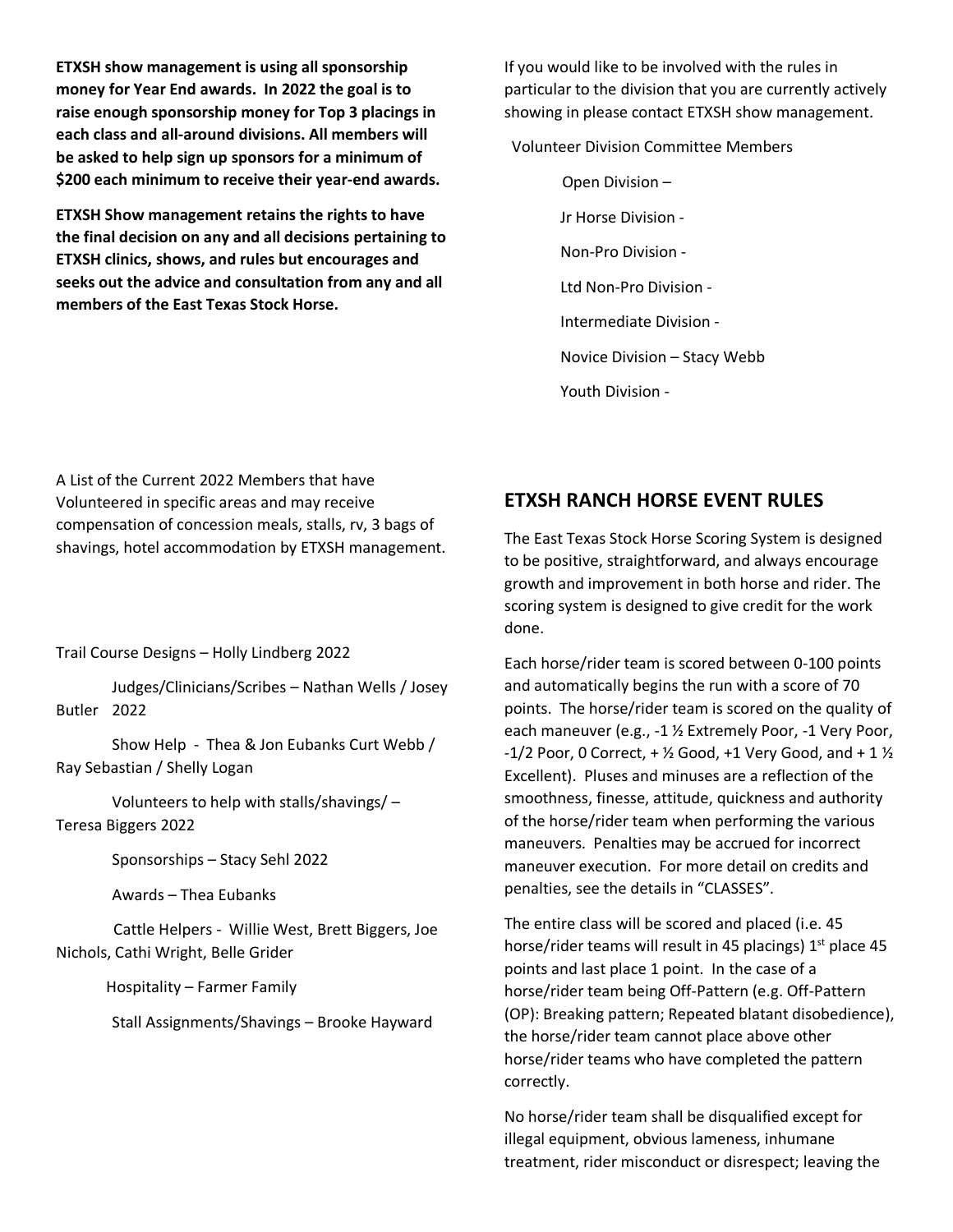working area before the pattern is complete or fall of horse/rider (run ends; the run will be scored up to that point but will not be placed). Disqualified horses will count as entries in the class but will not receive points. (For example, in a class with twenty-one horses here one horse/rider team is disqualified, the first place horse/rider team gets 21 points, the twentieth place horse/rider team gets 2 points and the disqualified horse/rider team gets 0 points. The last point is not given because the disqualified horse/rider team gets no points). This system will be used for any size class and may include more than one disqualification.

In the case of a fall by a horse or rider, the run shall end when the rider or horse falls to the ground. A horse is considered fallen when his shoulder or ribs contact the ground with all four feet pointing the same direction. A rider is considered fallen when the rider is no longer astride the horse. A horse/rider team will be scored for what was accomplished prior to the fall, but the horse/rider team will be disqualified and will not be placed,

In the case of equipment failure that delays competition or becomes unsafe, the run is stopped, and the horse/rider team is scored for what they have accomplished prior to that point, but the horse/rider team will be disqualified and will not be placed

Specific maneuvers will be designated by the Judge to be tiebreakers in a class. The tiebreaker maneuvers will be made prior to the start of the class and so noted on score sheets for show secretaries to use in breaking ties in the class. Every horse/rider team in the class is awarded one point for each horse/rider team they beat, plus one point. (Examples: In a ten horse/rider team class, the first-place horse/rider team gets 10 points and the tenth-place horse/rider team gets 1 point. In a fivehorse/rider team class the winner gets 5 points, and the last place gets 1 point. All-around ties for each competition and year-end awards will be decided by the highest placing in the Cow Work Class. If this doesn't break the tie, other classes will be used in the following order: Cutting, Reining, Ranch Riding, Trail, Pleasure

## **JUDGING PROCEDURES**

ETXSH Score sheets shall be used to judge all classes except cutting which will be USCHA score sheets. Judges will select specific maneuvers prior to the class as tie-breaking maneuvers. These maneuvers will be ranked as first tiebreaker, second, third, fourth, fifth, et

During the class a scribe shall assist each judge by recording the score after each of the maneuvers on the appropriate class score sheet. Judges shall sign their score sheets, and the score sheets will be turned into the show secretaries.

Show secretaries shall total individual scores and use the judge's tiebreakers if necessary to place the class. They will check back with the judge if there are any questions.

All exhibitors will be ranked according to scores, placed from highest to lowest scores, and given class points according to their placing.

Class score sheets shall be posted as soon as possible after each class to allow riders to evaluate their performance.

### **All Around Points calculation**

Exhibitors competing in all six classes shall have their class placing points entered in the all-around tabulation**. BUT Only 4 classes** points will be counted toward the all-around. 4 classes are required to be in the allaround. The show secretary will automatically take the highest place ranking with the highest points earned class and the lower points will be removed (0). The points in these 4 classes will take all of the entries that qualify for the all around and will calculate their points. The Ranch Trail and Ranch Pleasure classes are required to be included in the all-around tabulations. Ties will be broken with the highest score in the working cow horse class, cutting, reining, ranch riding, trail, pleasure.

### **Example**

Ranch Pleasure 10 in class placed  $1<sup>st</sup> = 10$  points -Counts towards AA 10 pts

Ranch Trail 10 in class placed  $2^{nd} = 9$  points – Counts towards AA 9 pts

Ranch Reining 10 in class placed  $8<sup>th</sup> = 3$  pts – for AA

Ranch Riding 5 in class placed  $2 = 4$  pts – for AA

Cow Work 4 in class placed  $1<sup>st</sup> = 4$  pts – for AA

Cutting 6 in class placed  $2^{nd} = 5$  pts - for AA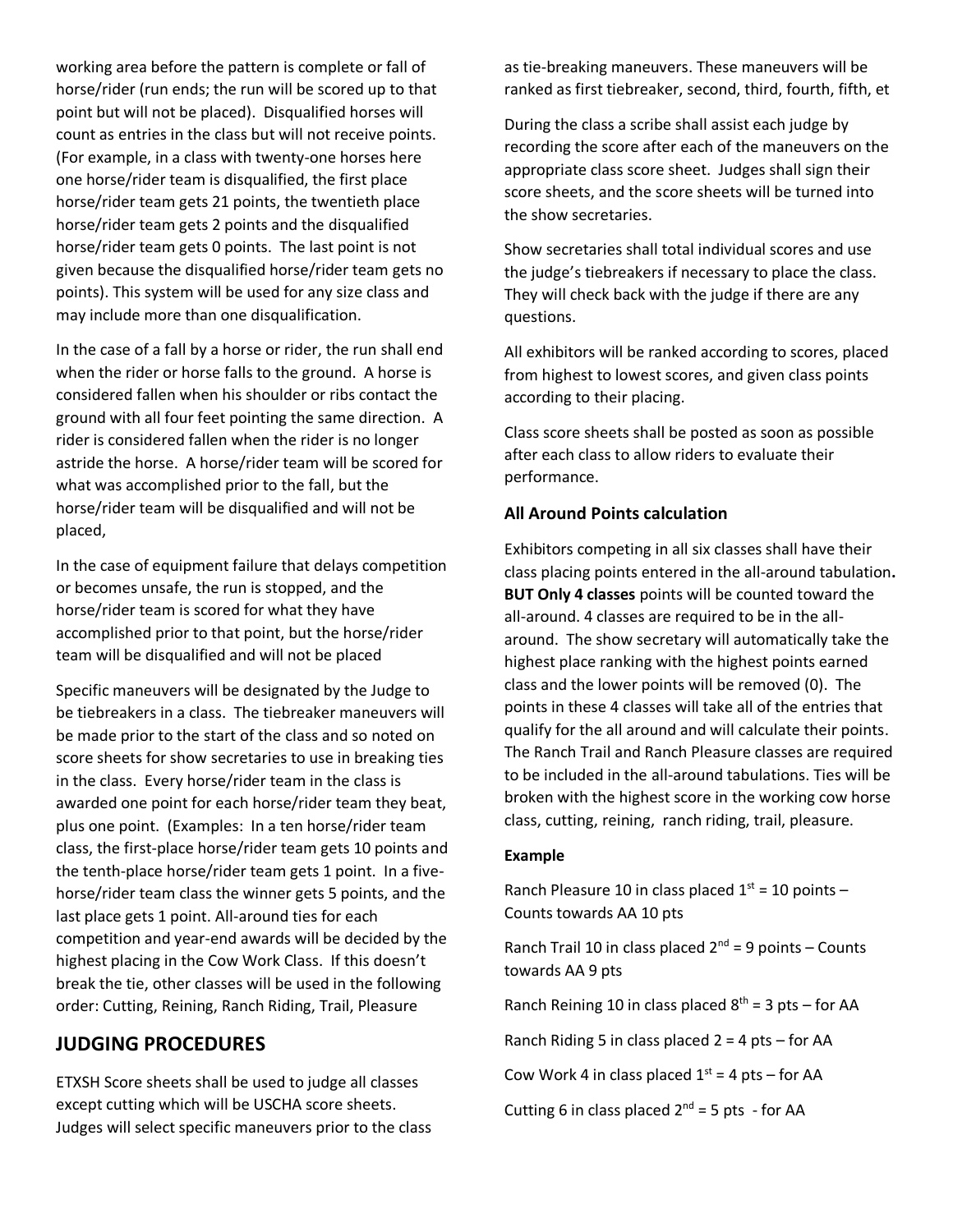Example Pleasure 10 pts / Trail 9 pts Use Ranch Riding 4 pts and Reining is not counted, Use cutting 5 pts and cow horse is not counted. WE ONLY COUNT a total of 4 classes for the all-around!!

Individual classes will use regular points per # in class for class points 10  $1^{\text{st}}$  =10 pts  $2^{\text{nd}}$  = 9 pts

# **COMPEITION EQUIPMENT AND ATTIRE**

Equipment: Horses shall be shown in a western stock saddle. Silver equipment will not count over good clean, working equipment. Horses of all ages may be shown in a snaffle, bosal, or curb bit. Absolutely no iron will be permitted under the jaws. Judges may perform a bit inspection and disqualify violators at any time. The judge, steward or show management may prohibit the use of any bit or equipment they consider inhumane or would tend to give a horse/rider an unfair advantage. Use of illegal equipment is prohibited anywhere on the event grounds. Hobbles may be carried and used as appropriate.

If the horse is shown in the two-rein or bridle/curb bit, the mouthpiece must be at least 5/16 inch and not more than ¾ inch in diameter measured 1 inch from the cheek and must be smooth (no chain bits). Nothing may protrude below the mouthpiece such as extensions or prongs including upward prongs. Split reins or romal reins shall be used with bridle/curb bits. Curb staps are required and may be leather or flat chain, must be at least ½ inch in width, and must lie flat against the horse's chin. No wire curbs are permitted, regardless of the amount of padding or tape. Horses shown in the bridle/curb bit must be exhibited one-handed. Using two hands on a bridle/curb bit or using more than one finger between split reins or any finger between romal reins (except in the two-rein where any number of fingers are allowed between the romal and hackamore reins) will result in an Off Pattern. In all classes, when using a romal, the free hand may be used to adjust the rider's length of rein.

If the horse is shown in a snaffle bit, it shall be "D" or "O" ring type, no larger than 4 inches and no smaller than 2 inches in diameter on inside of the ring. It must have broken, two- or three-piece mouthpiece. A minimum of 5/16 inch in diameter, measured 1 inch from the inside of the ring, with a gradual decrease to

the center of the snaffle. The mouthpiece shall be round, oval or egg-shaped and made of smooth, unwrapped metal. No twisted-wire mouthpieces may be used. A leather or fabric woven chinstrap may be used. No iron, chain or other metal may be used. A horse ridden in a snaffle or hackamore must use either split reins or mecate reins.

If the horse is shown in a hackamore, the bosal must be made of braided rawhide or braided leather and will be a maximum of ¾ inch at the cheek. There must be a minimum of two finger widths, approximately 1 ½ inch, between the bosal and the nose. Absolutely no metal under the jaw or on the noseband in connection with the bosal is allowed.

Mechanical hackamores, cavessons, tie downs and running martingales are prohibited. ETXSH rules regarding other prohibited equipment apply.

Tie downs, cavessons, gag bits, twisted-wire mouth pieces, mechanical hackamores and running martingales are prohibited. A judge may prohibit the use of any equipment deemed to be inhumane.

Any horse found to have blood present on the mouth or anywhere else on its body may be disqualified at the discretion of the judges.

Any question on equipment that is not disclosed in ETXSH Rulebook, refer to AQHA Equipment rule SHW300 and/or NRCHA Equipment rules 5.1 to 5.7

Riders shall wear protective headgear or western hats, long-sleeved shirs and western boots. Western boots shall include typical cowboy boots and lace-up ropers. All other footwear is prohibited. The use of spurs and chaps shall be optional. Clothing should be neat and clean.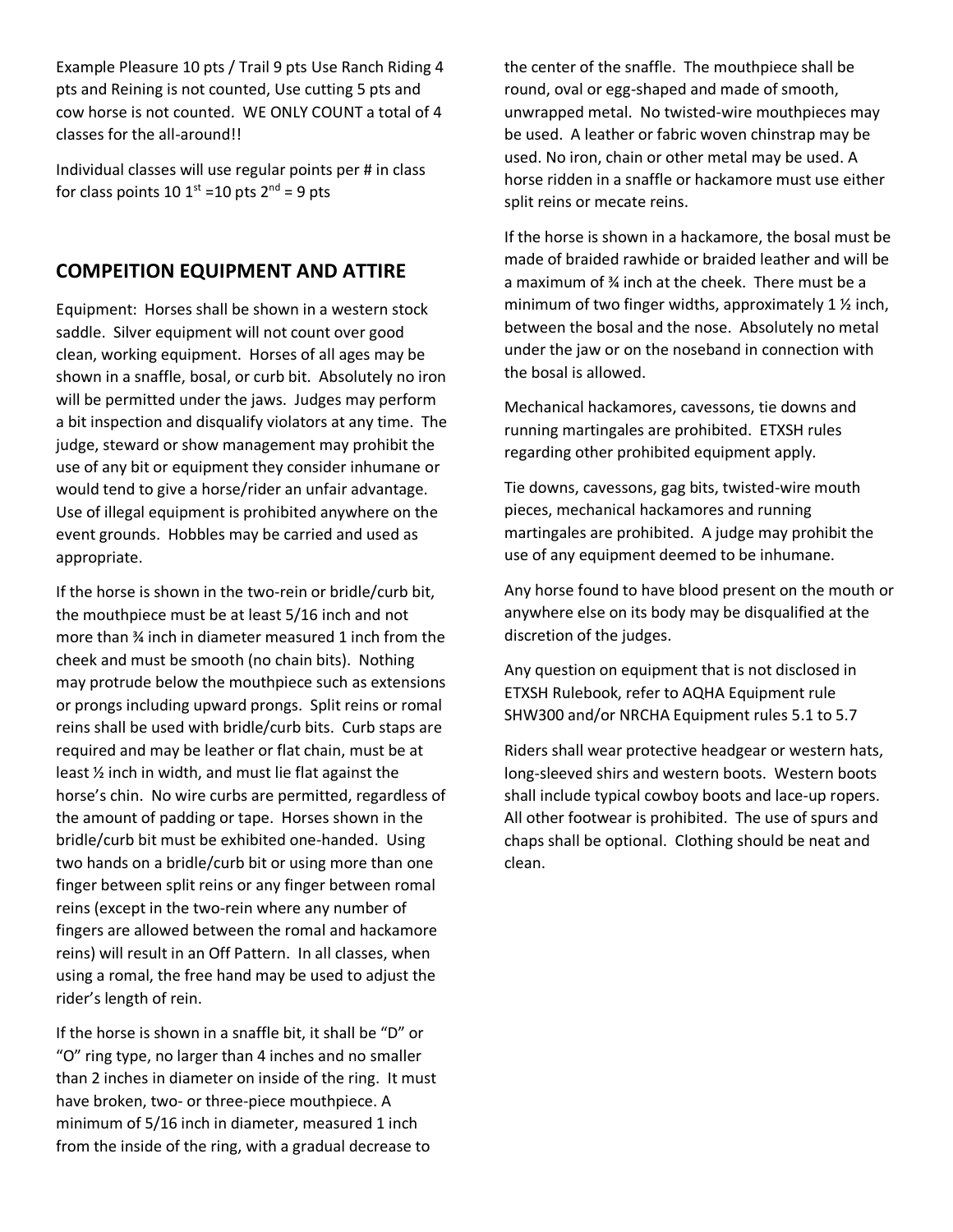# **EAST TEXAS STOCK HORSE CLASSES**

Following is a list of the six classes, designed to measure the versatility of a western stock horse, to be offered at each ETXSH competition with descriptions and guidelines for judging.

# **ETXSH RANCH PLEASURE CLASS (Signs)**

The purpose of the stock horse pleasure class is to measure the ability of the horse to be a pleasure to ride while being used as a means of conveyance from performing one ranch task to another. The horse should reflect the versatility, attitude and movement of a working ranch horse riding outside the confines of an arena. The horse should be well-trained, relaxed, quiet, soft and cadenced at all gaits. The ideal ranch horse will travel with forward movement and demonstrate an obvious lengthening of stride at extended gaits. The horse can be ridden with light contact or on a relatively loose rein without requiring undue restraint, but not shown on a full drape of reins. The overall manners and responsiveness of the ranch riding horse to make timely transitions in a smooth and correct manner, as well as the quality of the movement are of primary considerations. The ideal stock horse pleasure horse should have a natural head carriage at each gait.

### **Gaits**

Ordinary Walk – The stock horse ordinary walk is straight, square, flat-footed, and relaxed. The horse moves freely with no anticipation to move to the next gait.

Extended Walk – The stock horse extended walk is straight, square, and flat-footed, relaxed, and moves out freely with the horse looking ahead. The extended walk shows more length of stride than the ordinary walk.

Trot – The stock horse trot is a square two-beat diagonal trot and is steady, soft, and slow enough for riding long distances. The rider is seated at this gait.

Extended Trot – The stock horse extended trot shows lengthening of stride from the regular trot with the same cadence that will cause an increase in speed. This gait is level, flat, and steady with the appearance that the horse would hold this gait for long distances. The rider may be seated, posting or standing.

Lope – The stock horse lope is a 3-beat gait that is cadenced, straight and steady and is comfortable to ride over long distances.

Extended Lope – The stock horse extended lope shows lengthening of stride from the regular lope with the same cadence that will cause an increase in speed. The horse holds the steady gait and increased speed while being under control.

Stop – From both the lope and the trot, the horse should be in the correct stopping position (i.e. both hocks engaged and stopping on the hindquarters). All four feet stop moving before the next maneuver is attempted.

Horses shall be shown individually, and the class may be conducted inside or outside of an arena. The pattern may be started either to the right or left direction. Marker shall be set up to designate gait changes. If the class is held inside an arena, the course shall be set up to make approximately one pass of the arena in each direction. This may be modified due to space constraints or other conditions. If the pattern follows a different path in the arena, show management is strongly encouraged to offer a drawing of the path for exhibitors.

Markers shall be set up to designate gait changes. When establishing the course, the following distances between markers are recommended

PATTERN I • Extended Walk - 75 feet • Trot - 120 feet • Extended Trot - 240 feet • Lope - 150 feet • Stop and Reverse • Ordinary Walk - 30 feet • Lope - 150 feet • Extended Lope - 200 feet • Trot - 90 feet • Stop and Back 48 49

PATTERN II . Ordinary Walk - 30 feet . Lope - 150 feet . Extended Lope - 200 feet • Trot - 120 feet • Stop and Reverse • Extended Walk - 75 feet • Trot - 90 feet • Extended Trot - 240 feet • Lope - 150 feet • Stop and Back

PATTERN III • Ordinary Walk - 30 feet • Lope - 150 feet • Extended Trot - 240 feet • Trot - 120 feet • Stop and Reverse • Trot - 90 feet • Lope - 150 feet • Extended Lope - 200 feet • Extended Walk - 75 feet • Stop and Back

PATTERN IV • Trot - 90 feet • Extended Walk - 75 feet • Lope - 150 feet • Extended Trot - 240 feet • Stop and Reverse • Lope - 150 feet • Extended Lope - 200 feet • Ordinary Walk - 30 feet • Trot - 90 feet • Stop and Back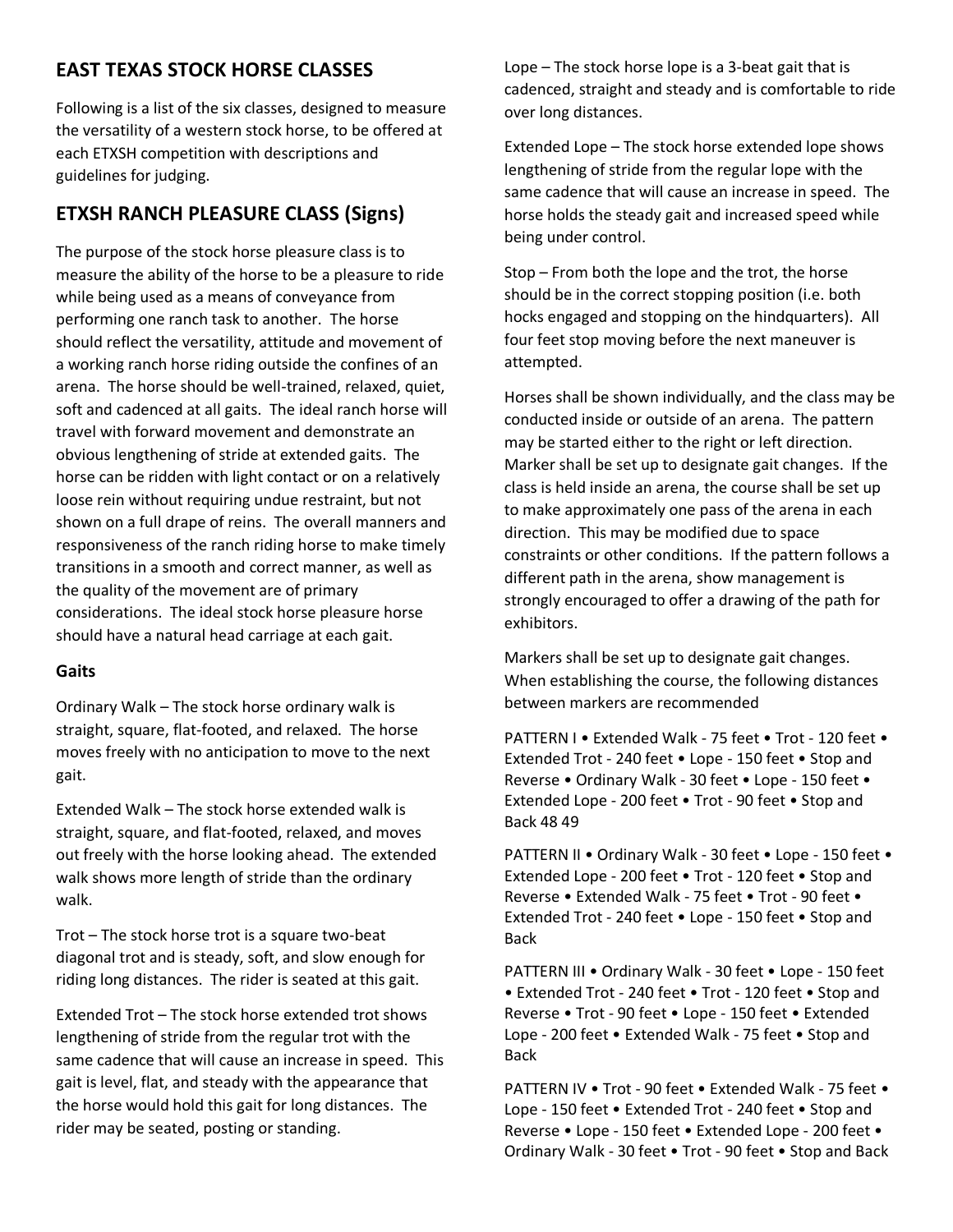PATTERN V • Lope - 150 feet • Extended Lope - 200 feet • Ordinary Walk - 30 feet • Trot - 120 feet • Stop and Reverse • Extended Trot - 240 feet • Trot - 90 feet • Extended Walk - 75 feet • Lope - 150 feet • Stop and Back

These distances will make for a fluid class and facilitate judging. Order of maneuvers may be varied per Judge's discretion, but the stop should not follow the extended lope. Judges are encouraged to walk the course prior to judging.

# **Credits and Penalties**

Part of the evaluation of this class is on smoothness of transitions. A horse may be collected a bit from the extended trot or walk as the horse moves into the lope. During the transition from the extended lope down to the trot, walk or extended walk an extra cue to achieve this gait is expected horses that complete this total transition within three strides calmly and obediently should be rewarded. Horses that attempt to stop or do stop prior the specified gait will be penalized. Judges expect to see horses that have been trained to respond to cues. To see these cues applied discreetly and the horse responding correctly could be a credit-earning situation. All runs begin upon entering the pen; any infractions (such as two hands on the reins, using either hand to instill fear or praise, etc.) are subject to penalty at that time. Penalties will be assessed as follows:

**1 Point Penalties**: Over-bridled (per maneuver); Out of frame; Too slow; Break of gate at the walk or trot for two (2) strides or less.

**3 Point Penalties**: Wrong lead; Draped reins; Break of gait at lope except when correcting an incorrect lead; Break of gait at walk or trot for more than two (2) strides

**5 Point Penalties**: Spurring in front of cinch; Blatant disobedience; Use of either hand to instill fear/praise.

Off-Pattern (OP): Breaking pattern (Eliminates or adds maneuver); Repeated disobedience; Use of two hands (except in snaffle bit or hackamore); More than one finger between split reins or any fingers between romal reins (except two rein); Cannot place above others who complete pattern correctly.

**Disqualification (DQ):** Lameness; Abuse; Illegal equipment; Disrespect or misconduct; Leaving working area before pattern is complete; Fall of horse/rider (run ends; scores will be given for work done, but the horse/rider team will be disqualified and will not be placed), Improper western attire. Disqualified entries are counted as an entry in the class but cannot receive points or credits for that class toward the all-around.

# **ETXSH RANCH RIDING (Patterns)**

The purpose of the ranch riding class is to measure the ability of the horse to be a pleasure to ride while being used as a mean of conveyance from performing one ranch task to another. The horse should reflect the versatility, attitude, and movement of a working ranch horse riding outside the confines of an arena. The ideal ranch horse will travel with forward movement and demonstrate an obvious lengthening of stride at extended gaits. The horse can be ridden with light contact or on a relatively loose rein without requiring undue restraint, but not shown on a full drape of reins. The overall manners and responsiveness of the ranch riding horse to make timely transitions in a smooth and correct manner, as well as the quality of the movement are of primary considerations. The ideal ranch riding horse should have a natural ranch horse appearance from head to tail in each maneuver.

Each horse will work individually.

One of the 15 approved ETXSH/AQHA patterns must be used.

The overall cadence and performance of the gaits should be as those described in the Ranch Pleasure above with an emphasis on forward movement, freeflowing, and ground covering for all gaits. Transitions should be performed where designated, with smoothness and responsiveness.

# **Gaits**

Ordinary Walk – The stock horse ordinary walk is straight, square, flat-footed, and relaxed. The horse moves freely with no anticipation to move to the next gait.

Extended Walk – The stock horse extended walk is straight, square, and flat-footed, relaxed, and moves out freely with the horse looking ahead. The extended walk shows more length of stride than the ordinary walk.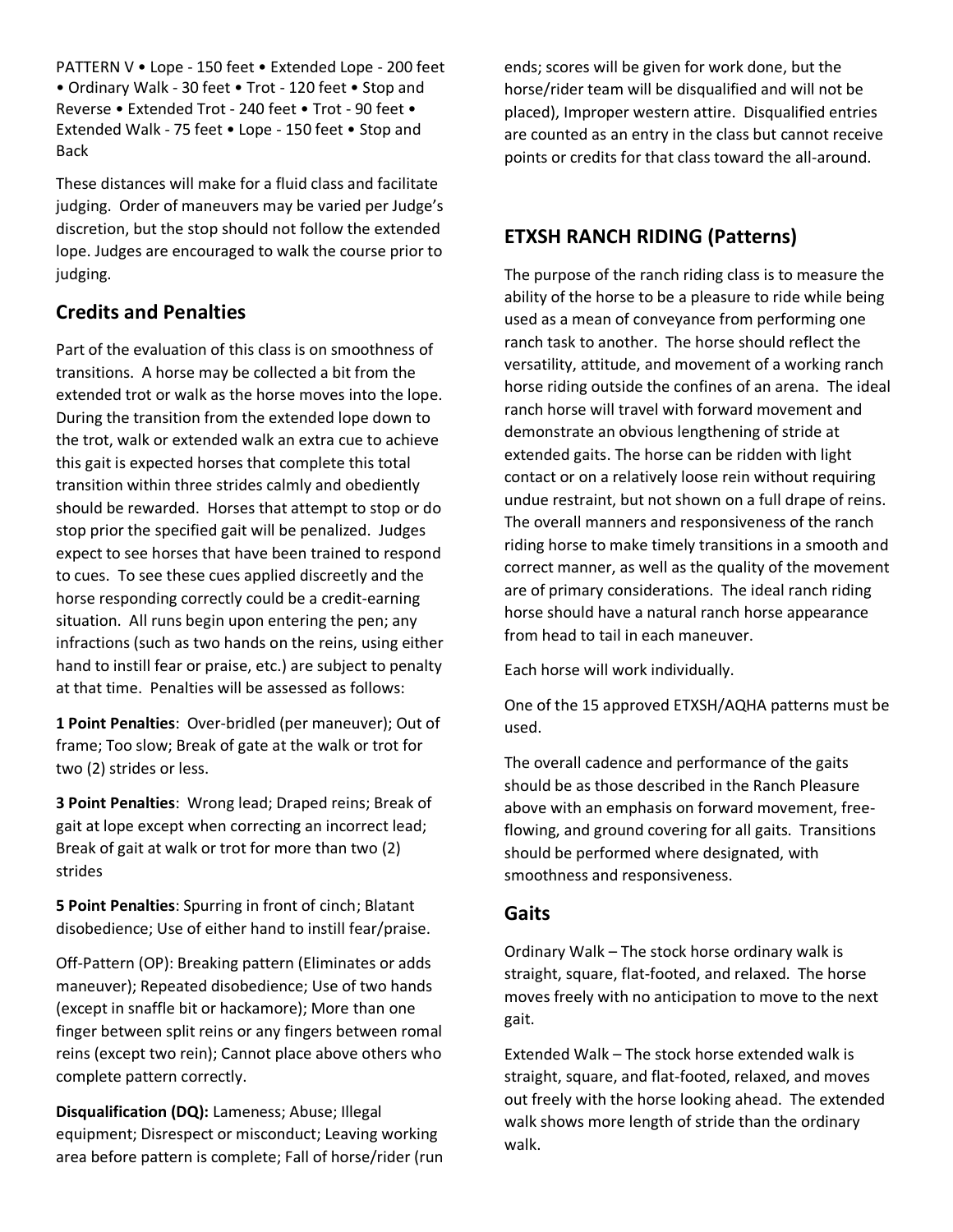Trot – The stock horse trot is a square two-beat diagonal trot and is steady, soft, and slow enough for riding long distances. The rider is seated at this gait.

Extended Trot – The stock horse extended trot shows lengthening of stride from the regular trot with the same cadence that will cause an increase in speed. This gait is level, flat, and steady with the appearance that the horse would hold this gait for long distances. The rider may be seated, posting or standing.

Lope – The stock horse lope is a 3-beat gait that is cadenced, straight and steady and is comfortable to ride over long distances.

Extended Lope – The stock horse extended lope shows lengthening of stride from the regular lope with the same cadence that will cause an increase in speed. The horse holds the steady gait and increased speed while being under control.

Stop – From both the lope and the trot, the horse should be in the correct stopping position (i.e. both hocks engaged and stopping on the hindquarters). All four feet stop moving before the next maneuver is attempted.

#### No time limit

The use of natural logs in encouraged.

Sitting the regular trot and lope is recommended; standing in the stirrups at the extended trot and extended lope or posting the extended trot is acceptable.

Touching or holding the saddle horn is acceptable.

#### **Ranch Riding Penalties**

Maneuver evaluations and penalty applications are to be determined independently. The following penalties will be applied to each occurrence and be deducted from the final score.

**One Point Penalties** – Too slow (per gait); Over-bridled (per maneuver); Out of frame (per maneuver); Break of gait at walk or trot for 2 strides or less

**Three Point Penalties** – Break of gait at walk or trot for more than 2 strides; Break of gait at lope, except when correcting an incorrect lead; Wrong lead or out of lead; Draped reins (per maneuver); Out of lead or crosscantering more than two strides when changing leads; Trotting more than three strides when making a simple lead change; Severe disturbance of any obstacle.

**Five Point Penalties** – Blatant disobedience (kick, bite, buck, rear, etc.) for each refusal

**10 Point Penalties** – Unnatural ranch horse appearance (Horse's tail is obvious and consistently carried in an unnatural manner in every maneuver)

**Off-Pattern (OP):** Breaking pattern (Eliminates or adds maneuver); Repeated disobedience; Use of two hands (except in snaffle bit or hackamore); More than one finger between split reins or any fingers between romal reins (except two rein); Cannot place above others who complete pattern correctly.

**Disqualification (DQ):** Lameness; Abuse; Illegal equipment including hoof black, braided, or banded manes or tail extensions; Disrespect or misconduct; Leaving working area before pattern is complete; Fall of horse/rider (run ends; scores will be given for work done, but the horse/rider team will be disqualified and will not be placed), Improper western attire. Disqualified entries are counted as an entry in the class, but cannot receive points or credits for that class toward the all-around.

### **ETXSH RANCH TRAIL CLASS**

The ETXSH ranch trail class should test the horse's ability to cope with situations encountered while being ridden through a pattern of obstacles generally found during the course of everyday ranch work. The horse/rider team is judged on the correctness, efficiency, and pattern accuracy with which the obstacles are negotiated, and the attitude and mannerisms exhibited by the horse. Judging emphasis is on identifying the well-broke, responsive, and wellmannered horse which can correctly navigate and negotiate the course.

The ranch trail course (the course) will include no less than six and no more than nine obstacles. It is mandatory the horse be asked to walk, trot and lope during the course. Walk can be part of the obstacle score or be scored with the approaching obstacle. Trot must be at least 35 feet and scored with approaching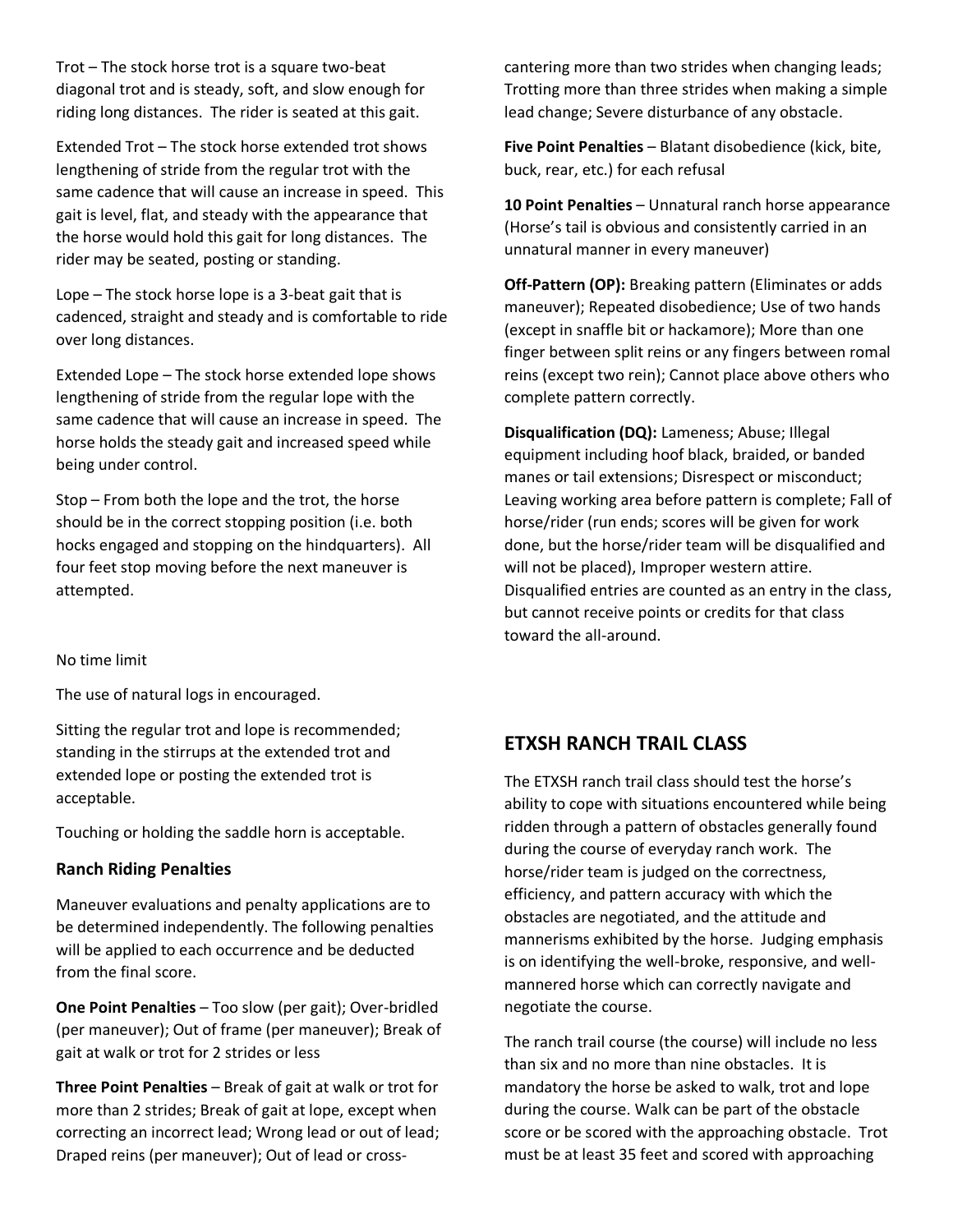obstacle. Lope must be lead-specific, at least 50 feet, and score with approaching obstacle. Care must be exercised to avoid setting up any obstacles that may be hazardous to the horse or rider.

When setting courses, management will be mindful that the idea is not to trap a horse/rider team or eliminate it by making an obstacle too difficult. All courses and obstacles are to be constructed with safety in mind as to reduce the risk for accidents. Show committees have the option of setting up the trail course to best fit the arena conditions an outdoor course is recommended if appropriate terrain is available. Each singleperformance event can be time consuming, especially with large classes, so it is imperative that time restrictions are placed on this class. The show committee, either through a pilot run or estimation, shall select a course that has a continuous, positive flow that can be negotiated in four minutes or less.

Judges must walk the course and have the right and duty to alter the course if it is not in keeping with the intent of the class. Judges may remove or change any obstacles they deem unsafe, non-negotiable, or unnecessarily difficult. Any time a trail obstacle becomes unsafe during a class, it shall be repaired or removed from the course. If it cannot be repaired and some horses have completed the course, the score for that obstacle shall be deduced from all previous draws for that class.

The course must be designed using the mandatory obstacles and maneuvers, plus optional obstacles. Combining of two or more of the obstacles is acceptable.

Prohibited obstacles: Tarps, water obstacles with slick bottoms, PVC pipe used as a jump or walk over, tires, rocking or moving bridges, logs or poles elevated in a manner that permits such to roll in a dangerous manner. Only live or stuffed animals which would normally be encountered in an outdoor setting, and which are not used in an attempt to "spook" a horse may be used.

Mandatory obstacles and/or maneuvers:

Ride over obstacles on the ground – usually logs or poles. Walk, trot or lope may be used, but only one gait is required.

Walk-over: Walk over no more than 5 logs or poles no more than 10 inches high. The space between logs or poles should be 26-30 inches. The formation may be straight, curved, zigzagged or raised.

Trot-overs: Trot over no more than 5 logs no more than 10 inches high. The space between logs 36-42 inches. The formation can also be straight, curved, zigzagged, or raised.

Lope-overs: Lope over no more than 5 logs no more than 10 inches high. The space between logs 6 to 7 feet. The formation can be straight, curved, zigzagged or raised.

Opening, passing through, and closing gate: Use gate that will not endanger horse or rider and requires minimum side passing.

Ride over wooden bridge: Bridge should be sturdy, safe and negotiated at a walk only. Heavy plywood lying flat on the ground is an acceptable simulation of a bridge. Suggested minimum width shall be 36 inches wide and at least 6 feet long.

Backing obstacles: Backing obstacles are to be spaced at a minimum of 28 inches. If elevated, 30 – inch spacing is required. Back through and around at least three markers. Back through L, V, U, straight or similarly shaped course which may be elevated no more than 24 inches

Side pass obstacle: Any object which is safe and of any length may be used to demonstrate responsiveness of the horse to leg signals. Raised side pass obstacles should not exceed 12 inches.

**Rope drags: For Open, Jr Horse, Non-Pro, Limited Non-Pro, Intermediate ONLY**. **Rope drag is not to be used in Novice or Youth Classes**. Drag may be a complete figure eight and may begin in either direction. Distances may be adjusted for Junior horses only, if so desired. The exhibitor must have the rope dallied on the saddle horn (half or full dally) for the duration of the drag

Optional obstacles: Members may suggest new obstacles provided the obstacles can be found in everyday ranch work. Optional obstacles from which selections can be made include, but are not limited to: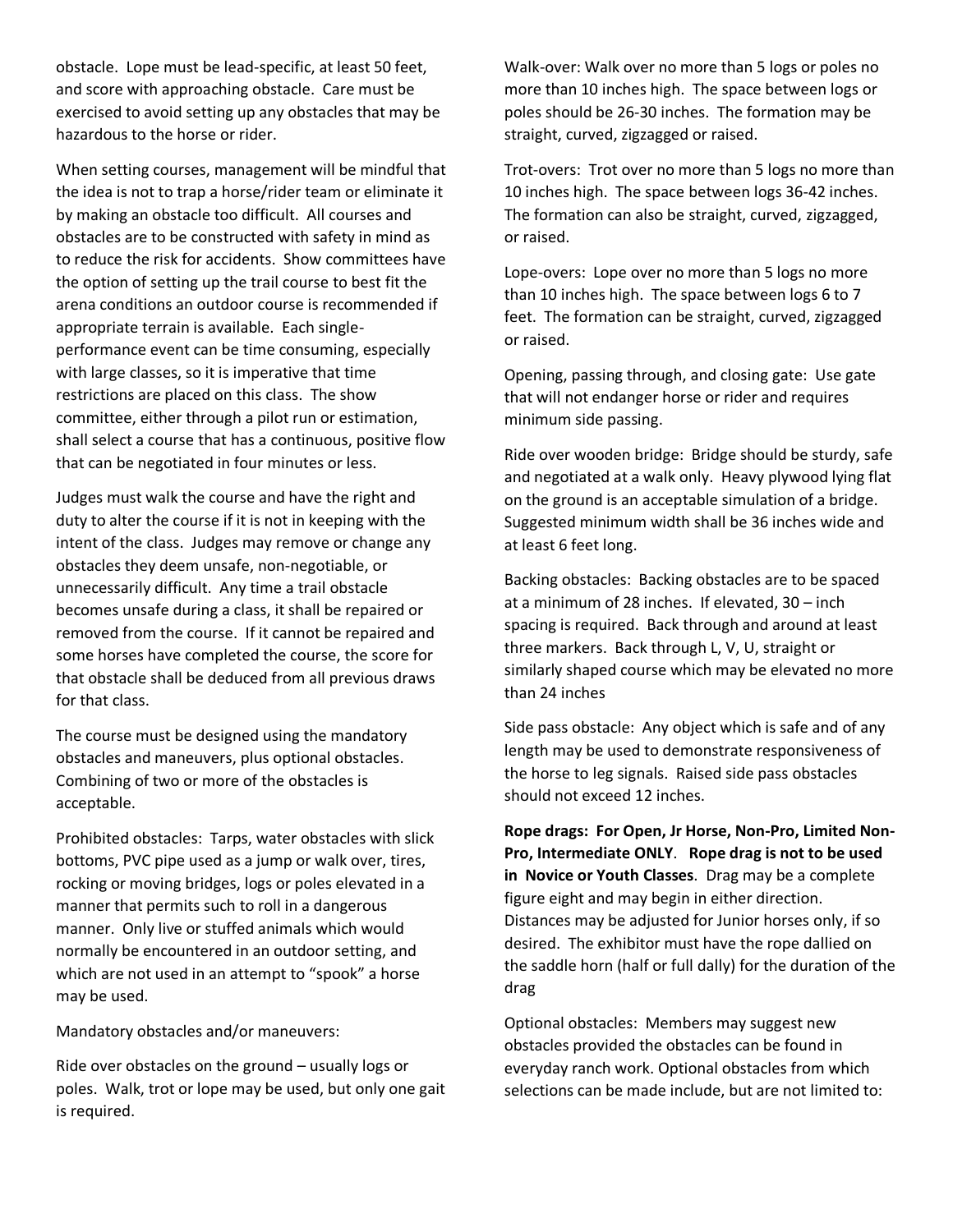A jump obstacle whose center height is not less than 14 inches high or more than 24 inches high. Holding the saddle horn is permissible for this obstacle.

- Carry object from one part of the arena to another
- Remove and replace materials from mailbox
- Trot through cones spaced a minimum of 6 feet apart.
- Cross natural ditches or ride up embankments
- Swing rope or throw rope at dummy steer head
- Step in and out of obstacle
- Put on slicker or coat
- Stand to mount with mounting block
- Walk through water obstacle
- Open gate on foot
- Pick up feet
- Walk through brush
- Ground tie
- Lead at the trot
- Load in trailer

It is up to show management if the competition trail course will be made available to exhibitors or posted prior to the day of competition. It must be posted at least one hour prior to competition. Printed handouts for exhibitors are helpful and encouraged.

Once competition for the specific class/division begins, no extra verbal instructions will be given to exhibitors by the judge.

# **CREDITS and PENALTIES**

All runs begin upon entering the pen; any infractions (such as two hands on the reins, using either hand to instill fear or praise, etc.) are subject to penalty at that time. The rider has the option of eliminating any obstacle, however, this will result in being "Off Pattern" and the horse/rider team may not place above others who have completed the pattern correctly. A Judge may ask a horse to pass on an obstacle after three refusals or at any time for safety concerns.

Credit is given to horse/rider teams who negotiate the obstacles correctly and efficiently. Horses should receive credit for showing attentiveness to obstacles and ability to pick through the course when the obstacles warrant it while willingly responding to riders cues on more difficult obstacle. Quality of movement and cadence should be considered part of the

maneuver score for the obstacle. Penalties are assessed as follows:

**1 Point Penalties**: Each hit, bite, or stepping on a log, cone, plant or any component of the obstacle; Incorrect or break of gait at walk or trot for two strides or less; Both front or hind feet in a single-stride slot or space at a walk or trot; Skipping over or failing to step into required space; split pole in lope-over; Incorrect number of strides, if specified; One to two steps on dismount/remount or ground tie except shifting to balance; Over-bridled (per maneuver).

**3 Point Penalties**: Wrong lead; Draped reins: Break of gait at lope except when correcting an incorrect lead; Break of gait at walk or trot for more than two (2) strides, three or four steps on dismount/remount or ground tie.

**5 Point Penalties**: Spurring in front of cinch; Blatant disobedience; Use of either hand to instill fear/praise; Knocking over, stepping out of, or falling off of an obstacle; Dropping an object required to be carried;  $1<sup>st</sup>$ or 2<sup>nd</sup> cumulative refusal; Letting go of gate; Five or more steps in dismount remount or ground tie.

**Off-Pattern (OP):** Breaking pattern (Eliminates or adds maneuver); Repeated disobedience; Use of two hands (except in snaffle bit or hackamore); More than one finger between split reins or any fingers between romal reins (except two rein); Failure to dally and remain dallied; Failure to open and shut gate or failure to complete the gate; Cannot place above others who completed pattern correctly.

**Disqualification (DQ):** Lameness; Abuse: Illegal equipment; Disrespect or misconduct; Leaving working area before pattern is complete; Fall of horse/rider (run ends; scores will be given for work done but the horse/rider team will be disqualified and will not be placed), Improper western attire. Disqualified entries are counted as an entry in the class but cannot receive points or credits for that class toward the all around.

# **ETXSH RANCH REINING (Pattern)**

The ETXSH Ranch Reining Class measures the ability of the stock horse to perform basic handling maneuvers. ETXSH has several recognized regular patterns (please see "Patterns") Each pattern is a combination of maneuvers, and these maneuvers include: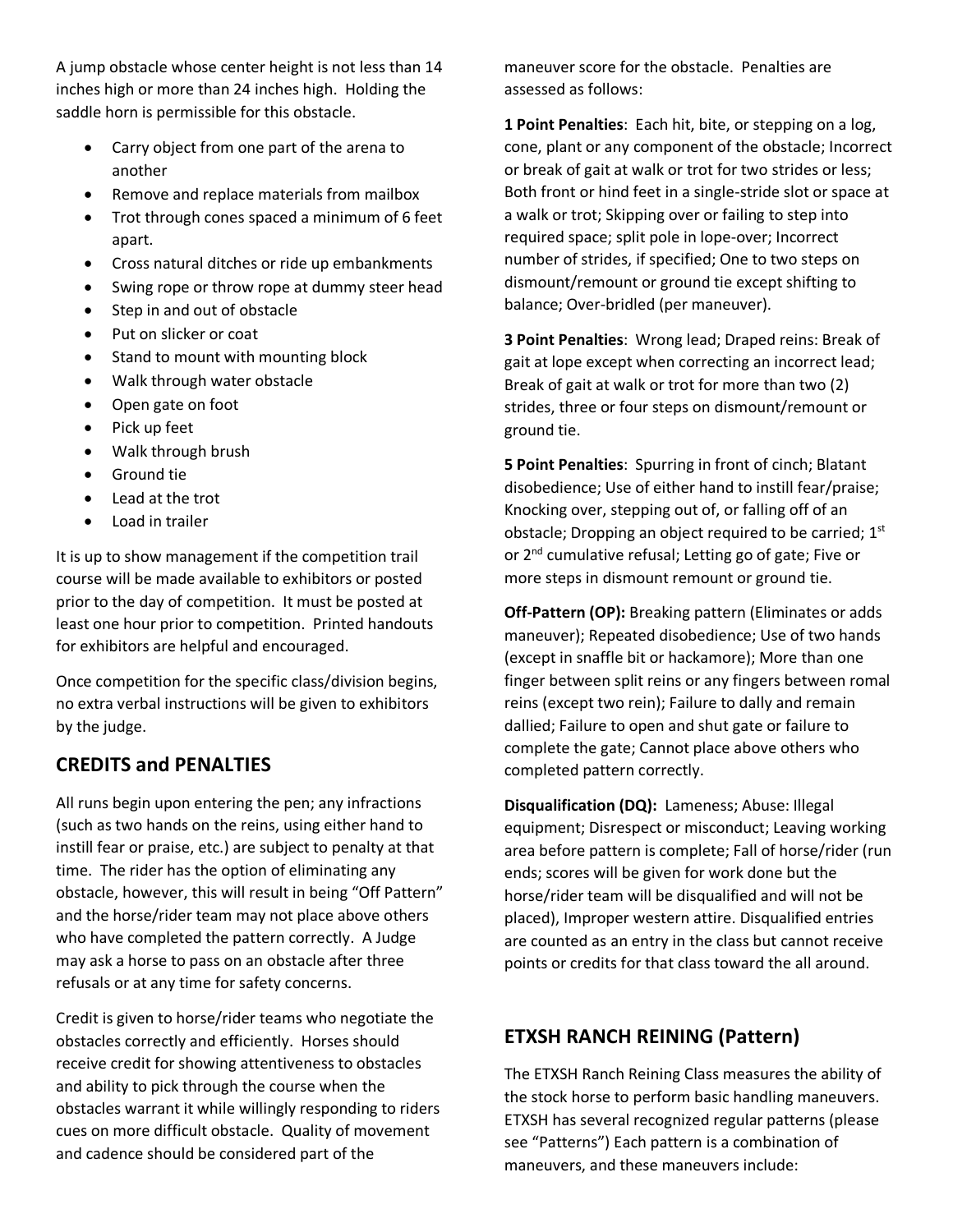**Stops**: Stops are the act of slowing the horse from a lope to a stop position. The horse enters the stop position by rounding its back, bringing the hind legs further under the body while maintaining forward motion and ground contact and cadence with front legs. Throughout the stop, the horse continues in a straight line while maintaining ground contact with the hind feet.

**Spins**: Spins are cadenced 360-degree turns executed with the inside hind quarter (pivot) remaining stationary. Spins shall be smooth and efficient. The location of the hind quarters shall be fixed at the start of the spin. The horse shall stop the spin exactly as dictated by the pattern description The right and left spins shall have a similar speed and balance.

**Rollbacks**: Rollbacks are the 180-degree reversal of forward motion completed by running to a stop, rolling (turning) the shoulders back to the opposite direction over the hocks and departing in one continuous motion. There should be no hesitation; however, a slight pause to regain footing or balance should not be deemed hesitation. The horse should not step ahead or backup prior to rolling back.

Circles: Circles are maneuvers at the lope, of designated size and speed, which demonstrate control, willingness to guide, and degree of difficulty in speed and speed variations. Circles must at all times be run in the geographical area of the arena specified in the pattern description. There must be a clearly defined difference in the speed and size of a small, slow circle and a large, fast circle. Symmetry is credit-earning (i.e., speeds and shapes to the left and right should be consistent).

**Backups**: A Backup is a maneuver requiring the horse to be moved in a reverse motion in a straight line over a required distance of at least ten feet or as the pattern designates.

**Hesitate**: To hesitate is the act of demonstrating the horse's ability to stand in a relaxed manner at a designated time in a pattern. In a hesitation, the horse is required to remain motionless and relaxed. Reining patterns require a hesitation at the end of the pattern to demonstrate completion.

**Lead Changes**: Lead changes are the act of changing the leading legs of the front and rear pairs of legs. The lead change must be executed at a lope with no change of gait or speed and be performed in the exact geographical position in the arena specified in the pattern description. Credit-earning lead changes will be change of front and rear leads taking place within the same stride.

**Run Downs**: Run downs are runs through the middle of the arena, along the side, or ends of the arena. Run Downs demonstrate control and gradual increase in speed to the stop.

#### CREDITS AND PENALTIES

All runs begin upon entering the pen; any infraction (such as two hands on the reins, using either hand to instill fear or praise, etc.) are subject to penalty at that time.

To rein a horse is not only to guide him, but also to control his every movement. The best reined horse should be willingly guided or controlled with little or no apparent resistance and dictated to completely. Any movement on his own must be considered a lack of control. All deviations from the exact written pattern must be considered a lack of, or temporary loss of, control and therefore a fault that must be marked down according to severity of deviation. The horse/rider team's overall performance should be credited for smoothness, finesse, attitude, quickness and authority of performing various maneuvers, while using controlled speed which raised the difficulty level and makes the horse/rider team more exciting and pleasing to watch. Penalties will be assessed as follows:

**½ Point Penalties:** Starting a circle or exiting a roll back at a trot for up to two strides; Delayed change of lead by one stride where either lead change is required by the pattern description; Failure to remain a minimum of twenty feet from the wall or fence when approaching a stop and/or rollback; Over-spin or under-spin up to 1/8 turn

**1 Point Penalties**: Out of lead in the circles, figure eights or around the end of the arena (this penalty is cumulative and will be deducted for each quarter of a circle the horse is out of lead); Over or under spinning 1/8 to ¼ turn; Slipping rein; Over-bridled.

**2 Point Penalties**: Break of gait; Freeze up in spins or rollbacks; Failure to stop or walk before executing a lope departure on trot-in patterns; Failure to be in a lope prior to the first marker on run-in patterns; Failure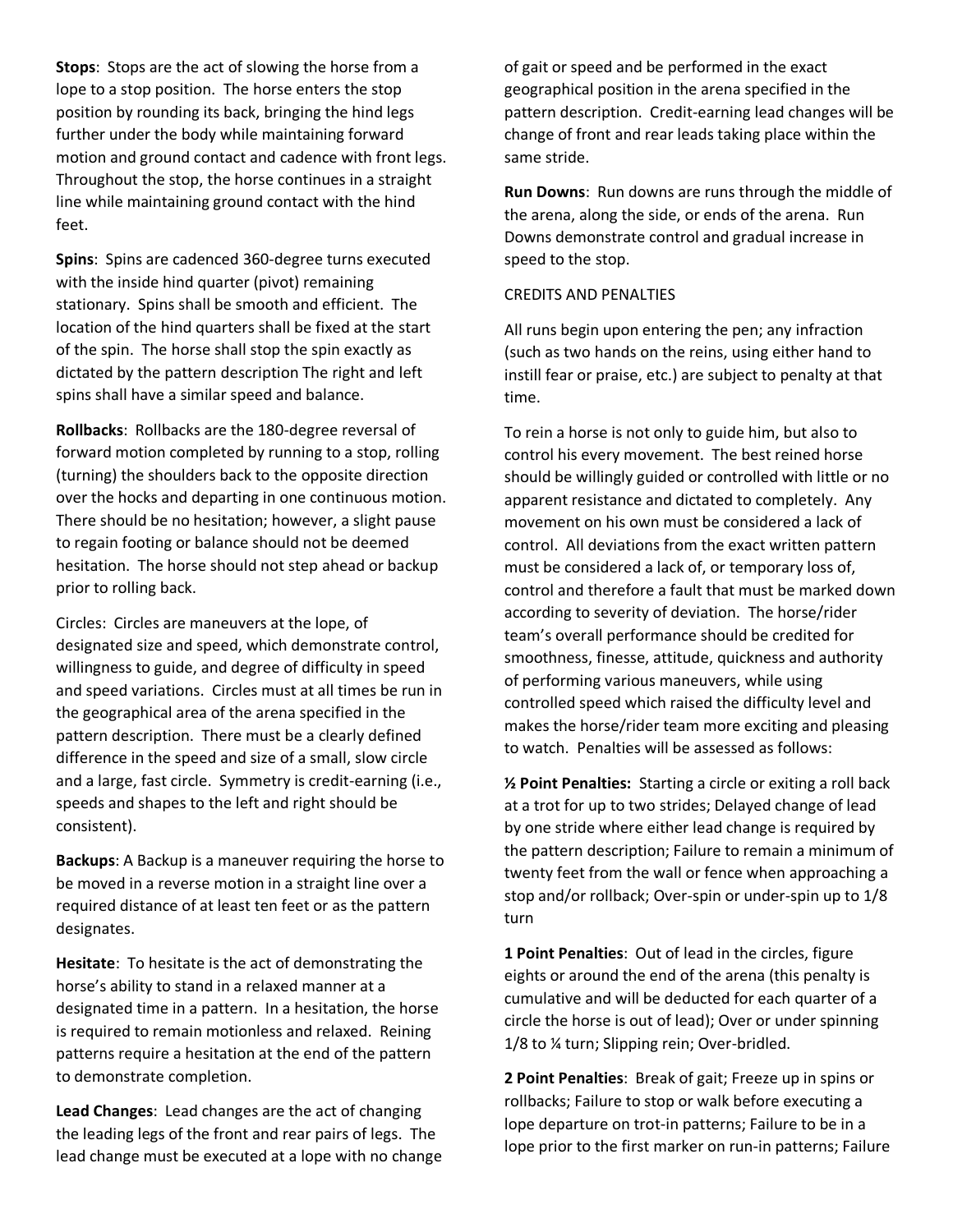to completely pass the specified marker before initiating a stop position; When starting a circle, rundown or exiting a rollback, trotting beyond two strides but less than ½ circle or ½ length of arena

**5 Point Penalties**: Spurring in front of cinch; Blatant disobedience; Use of either hand to instill fear/praise.

**Off-Pattern (OP):** Breaking pattern; Repeated disobedience; Trotting in excess of ½ circle or ½ length of the arena; Use of two hands (except in snaffle bit or hackamore) per maneuver; More than one finger between split reins or any fingers between romal reins (except two rein) per maneuver; Cannot place above others who complete pattern correctly.

**Disqualification (DQ):** Lameness; Abuse: Illegal equipment; Disrespect or misconduct; Leaving working area before pattern is complete; Fall of horse/rider (run ends; scores will be given for work done, but the horse/rider team will be disqualified and will not be placed), Improper western attire. Disqualified entries are counted as an entry in the class but cannot receive points or credits for that class toward all around.

Patterns will be chosen from the ETXSH website or other patterns approved by ETXSH show management. Patterns may be modified to be lope in patterns. Patterns that start with the circles may be used as lope to center patterns when posted as such by show management. Rider has the option to lope through the gate or walk through the gate and, without trotting, pickup the correct lead within the first quarter circle. Continue loping around the circle to the center of arena. At the center, without stopping or breaking gait, begin pattern. When using a lope to the center pattern, judging of the pattern will begin at the center of arena.

## **ETXSH WORKING COW HORSE CLASS**

The ideal stock horse must also be a cow horse and this class demonstrates and measures the horse's ability to do cow work. Holding the saddle horn is permitted in this class. There is a time limit per horse/rider team to perform the work depending on the division and the time begins when the cow is turned into the arena. If the time has not elapsed and the Judge is satisfied that all requirements of the class have been met, the Judge should blow the whistle for the Exhibitor to cease work. The Judge may blow a whistle at any time for the

Exhibitor to cease work for safety reasons. Judges will score what they have seen, but the horse/rider team is disqualified because they did not complete the pattern. Only the Judge may award a new cow to a contestant to replace a cow that will not honor a horse. If the Judge awards a new cow, the Exhibitor has the option to refuse the new cow by continuing to work. If the Exhibitor accepts the new cow. The time for working the cow will start over. If the Exhibitor intends to accept the new cow, the Exhibitor must pull up immediately. When multiple Judges are scoring, any one of the Judges may terminate the work or signal for a new cow.

#### **OPEN and NON-PRO DIVISIONS**

Exhibitors in the Open and Non-Pro divisions are allotted **three minutes** to complete the work. When there is one minute left, the announcer will announce, **"one minute remaining**". At 3 minutes, the announcer will call **"time**". There are three parts to this division's work: boxing, fence work, roping or circling.

**Boxing the Cow** – The rider shall ride into the arena, face the cattle entry gate and signal for their cow to be turned into the arena. The cow shall be controlled on the entry end of the arena for a sufficient amount of time to demonstrate the horse's ability to "hold" the cow. If the cow does not immediately challenge the horse, the rider shall aggressively move in on the cow to demonstrate his horse's ability to drive and block the cow on the entry fence.

**Fence Work** – After the cow has been controlled on the end of the arena, the rider shall set the cow up and drive it down the side of the arena. The cow should be turned on the fence at least once in each direction. The first run out for a turn shall be past the half-way mark of the arena. All turns down the side shall be completed before reaching the end fence.

**Optional Roping or Circling** – The rider has the option to either rope the cow or to take the cow to the middle of the arena and circle it at least once each direction. A rider may circle or rope the cow but cannot combine the two to get credit for this portion of the class.

To rope the cow, the Exhibitor must be carrying a rope when the run starts. The Exhibitor may pull up after the fence work, take down the rope and proceed to rope and stop the cow. The Exhibitor must then rope the cow and bring it to a stop. In the roping portion of this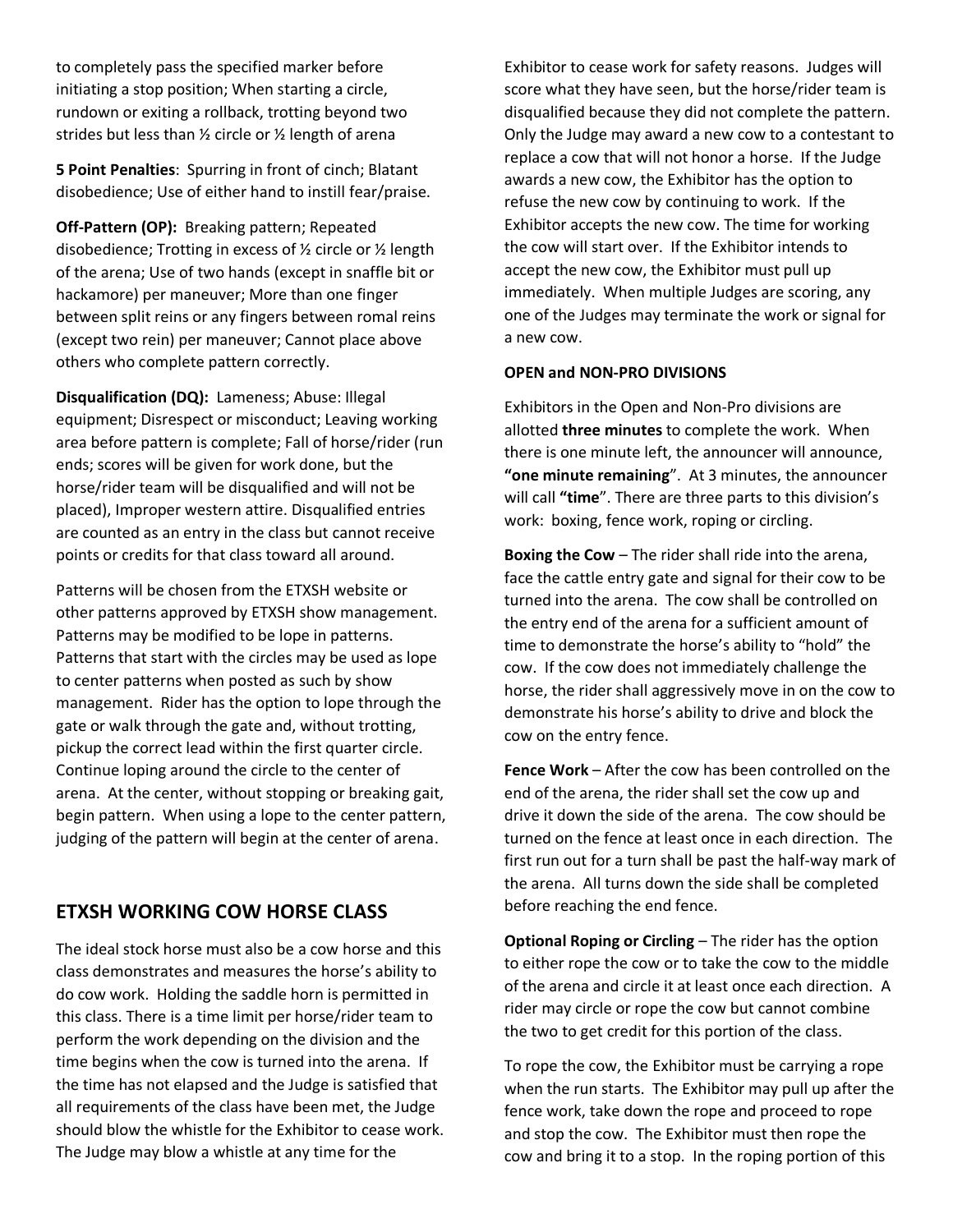class, the Exhibitor is permitted two throws and the horse will be judged on two (2) maneuvers: tracking/rating, and stopping the cow. It is not necessary that the Exhibitor catch to receive a score in the roping portion. The catch is legal as long as the cow looks through the loop and the rope pulls tight on any part of the animal's body except the tail. The Exhibitor may tie the rope on or dally. If the Exhibitor does not catch, or if it is an illegal catch the horse will be given credit for rating and tracking and will be assessed a penalty specific for the division.

To circle the cow, the Exhibitor will maneuver the cow smoothly at least 360 degrees in each direction without interference from the fence. The circle's size, symmetry, speed and relative balance from right and left show control. Tightening the circles down with fast head-to-head speed will be a credit earning situation. The circles should be completed before the cow is exhausted. Once an Exhibitor has committed to circling a cow, if the cow falls down no new cow will be awarded. The Exhibitor will complete the run by riding around the fallen cow to fulfill circling requirements. In the circling portion of the judging, one whistle will terminate the work, two whistles will award a new cow.

### **CREDITS AND PENALTIES for Open and Non-Pro**

All runs begin upon entering the pen; any infractions (such as two hands on the reins, using either hand to instill fear or praise, etc.) are subject to penalty at that time.

During "Boxing," credit will be given for the horse's expression and its "cow sense" (i.e., making moves with little rider assistance); holding, controlling, and turning the cow; the amount of work actually done; and the degree of difficulty of the work. Credit will be given during "Fence Work" for making the first run past the center of the arena; making turns right on the cow; and controlling a difficult cow. If "Roping" credit will be given for rating and following cow to allow rider the optimal roping position; stopping hard; and staying in the ground during the hold. Credits for each element of roping range from-  $1 \frac{1}{2}$  to +  $1 \frac{1}{2}$  points. If "Circling" credit will be given when the horse works willingly; acknowledges the cow; and gets close enough to the cow to control the circles. Credits for Circling range

from -1  $\frac{1}{2}$  to + 1  $\frac{1}{2}$  points for each direction. Penalties will be assessed as follows:

**1 Point Penalties:** Loss of working advantage; Using the corner or the end of the arena to turn the cow when going down the fence; Changing sides of arena to turn cow; For each length horse runs past cow; Working out of position; Slipping rein; Failure to drive cow past middle marker on first turn; two-loop catch in the Non-Pro; Over-bridled

**2 Point Penalties:** Going around the corner of the arena before turning cow; When working an animal in the open field (at least 20' from the side of arena) and the animal gets within 3 feet from the end fence before being turned, when roping, an illegal catch, or failure to catch if roping in the Non-Pro

**3 Point Penalties:** Exhausting or overworking the cow before circling or roping; Hanging up on the fence (refuse to turn); Knocking down the cow without having a working advantage; two-loop catch in Open

**5 Point Penalties**: Failure to turn the cow both directions on the fence; Spurring in front of cinch; Blatant disobedience; Use of either hand to instill fear/praise; Failure to catch or an illegal catch if roping in the Open

**Off-Pattern (OP):** Turning Tail; Complete loss of rope in the Non-Pro or Open class, once committed to roping; Failure to attempt to complete any part of the class; Repeated blatant disobedience; Schooling after entering the arena prior to calling for cow; schooling horse between cows, if new cow is awarded. Use of two hands (except in snaffle bit or hackamore) per maneuver; More than one finger between split reins or any fingers between romal reins (except two rein); Cannot place above others who complete pattern correctly

**Disqualification (DQ):** Lameness; Abuse: Illegal equipment; Disrespect or misconduct; Leaving working area before pattern is complete; Fall of horse/rider (run ends; scores will be given for work done but the horse/rider team will be disqualified and will not be placed), Improper western attire. Disqualified entries are counted as an entry in the class but cannot receive points or credits for that class toward all around.

If the exhibitor runs out of time to rope, there will be no credit for the stop/hold maneuver and a penalty for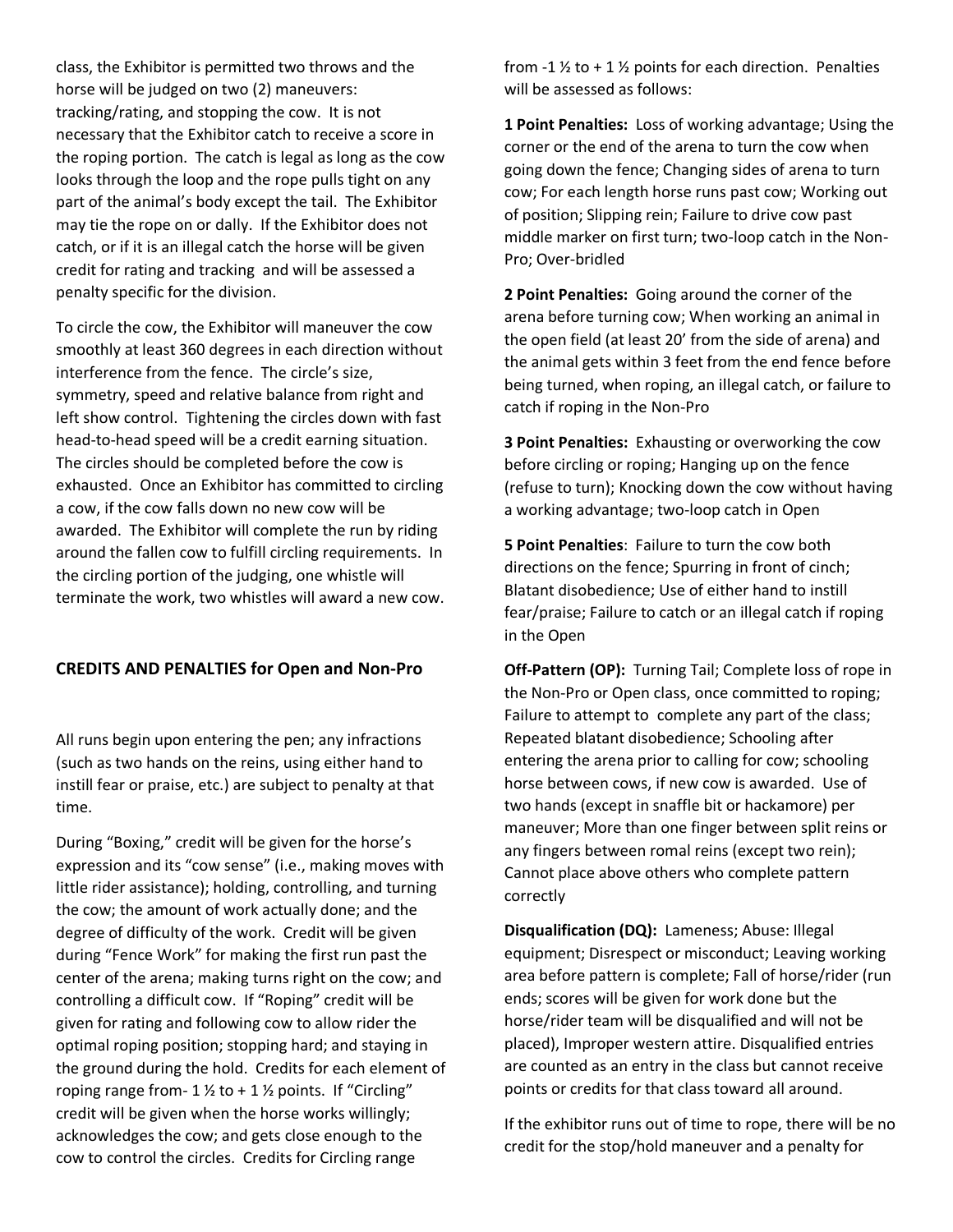failure to catch. Riders may still earn credit for tracking/rating/control/position and speed/degree of difficulty.

### **LTD NON-PRO & JR HORSE DIVISION**

### **(Box-Drive-Box-Drive)**

Exhibitors in the Ltd Non-Pro, and Junior Horse Divisions are **allotted one minute and forty-five seconds** to complete the work. Announcer will give a **"50 seconds left**" time warning. At one minute and forty-five seconds, the announcer will call for time. Exhibitors are not required to use all of the allotted time but must ride until the judge whistles the end of the run or time expires, whichever occurs first. There are four parts to the work: boxing the cow; setting up the cow and driving it down the fence to the opposite end of the arena; boxing it at the opposite end of the arena and then driving the cow past the middle marker again. There is no expectation that the Exhibitor will make a "fence turn," rather the drive down the fence demonstrates correct position and control around the corner.

**Boxing the Cow** – The rider shall ride into the arena, face the cattle entry gate, and signal for their cow to be turned into the arena. The cow shall be controlled on the entry end of the arena for a sufficient amount of time to demonstrate the horse's ability to "hold" the cow. If the cow does not immediately challenge the horse, the rider shall aggressively move in on the cow to demonstrate his horse's ability to drive and block the cow on the entry fence.

**Set Up Cow and Drive Down Fence to Opposite End of Arena** – After the cow has been controlled on the entry end of the arena, the rider shall set the cow up for driving down the side of the arena.

When coming out of corner, the horse shall be close enough to cow to demonstrate control with cow against the fence. This distance and control should be maintained for approximately  $\frac{1}{2}$  to  $\frac{3}{4}$  the length of arena. Rider will then stop and release the cow and move horse toward center of arena to set the cow up for boxing.

**Boxing the Cow at Opposite End of Arena** – The Exhibitor will again control and box the cow to demonstrate the horse's ability to "hold" the cow

Drive the Cow back down the same fence as the first drive, past the middle marker and continue until the judge blows the whistle to show completion.

# **CREDITS and PENALTIES for Limited Non-Pro Box Drive Box Drive**

The runs begin upon entering the pen; any infractions (such as two hands on the reins, using either hand to instill fear or praise, etc.) are subject to penalty at that time.

During "Boxing," credit will be given for the horse's expression and its "cow sense" (i.e., making moves with little rider assistance); holding, controlling, and turning the cow; the amount of work actually done; and the degree of difficulty of the work. Credit will be given during "Set Up Cow and Drive Down Fence" for rating the cow; blocking the cow with pressure towards the end of the arena; driving the cow with control down the side of the arena; and controlling a difficult cow. Penalties will be assessed as follows:

**1 Point Penalties**: Loss of working advantage; Working out of position; Slipping rein, failure to drive cow past the middle marker on second drive before time expired; driving the cow down the opposite fence on second drive (changing sides); Over-bridled.

**3 Point Penalties:** Knocking down the cow without having a working advantage; Losing a cow while boxing.

**5 Point Penalties**: Spurring in front of cinch; Blatant disobedience; Use of either hand to instill fear/praise.

**Off-Pattern (OP):** Turning tail; Failure to complete any part of the Class; Repeated blatant disobedience; Schooling after entering the arena prior to calling for cow; Schooling horse between cows, if new cow is awarded; Use of two hands (except in snaffle bit or hackamore) per maneuver; More than one finger between split reins or any fingers between romal reins (except two rein) per maneuver. Cannot place above others who complete pattern correctly.

**Disqualification (DQ):** Lameness; Abuse: Illegal equipment; Disrespect or misconduct; Leaving working area before pattern is complete; Fall of horse/rider (run ends; scores will be given for work done, but the horse/rider team will be disqualified and will not be placed), Improper western attire. Disqualified entries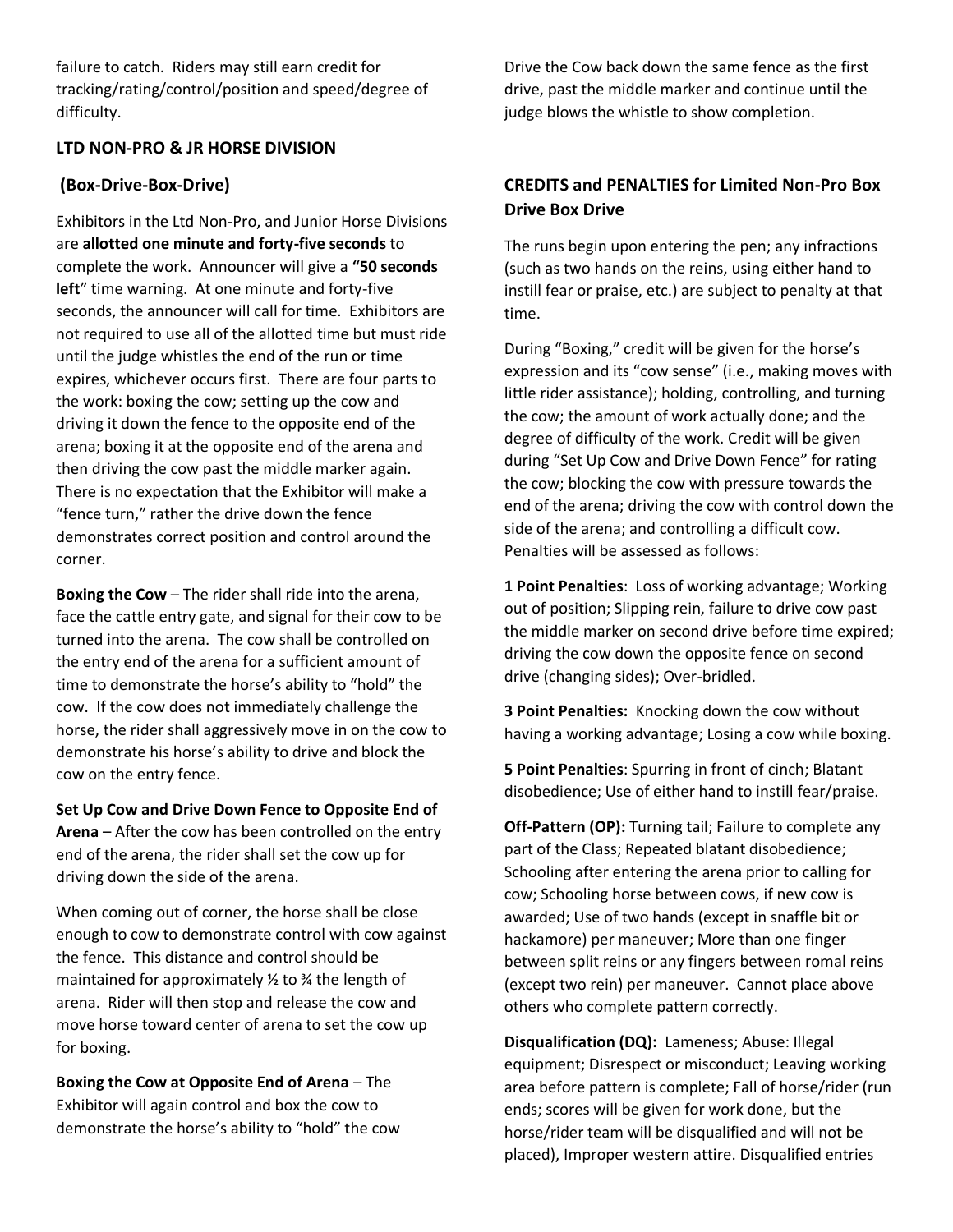are counted as an entry in the class, but cannot receive points or credits for that class toward the all around.

# **(Box Only) INTERMEDIATE, NOVICE, YOUTH DIVISIONS**

Exhibitors in the Intermediate, Novice and Youth Divisions are allotted fifty (50) seconds to complete the work. The rider shall ride into the arena, face the cattle entry gate, and signal for their cow to be turned into the arena. The cow shall be controlled on the entry end of the arena for 50 seconds to demonstrate the horse's ability to "hold" the cow. If the cow does not immediately challenge the horse, the rider shall aggressively move in on the cow to demonstrate his horse's ability to drive and block the cow on the entry fence.

# **CREDITS and PENALTIES for Intermediate, Novice and Youth**

All runs begin upon entering the pen; any infractions (such as two hands on the reins, using either hand to instill fear or praise, etc.) are subject to penalty at that time.

During "Boxing", credit will be given for the horse's expression and its "cow sense" (i.e., making moves with little rider assistance); holding, controlling, and turning the cow; the amount of work actually done; and the degree of difficulty of the work. Penalties will be assessed as follows:

**1 Point Penalties:** Loss of working advantage; Working out of position; Slipping rein, Over-bridled.

**3 Point Penalties**: Knocking down the cow without having a working advantage; Losing a cow while boxing.

**5 Point Penalties**: Spurring in front of cinch; Blatant disobedience; Use of either hand to instill fear/praise.

**Off-Pattern (OP):** Turning tail; Failure to complete any part of the class; Repeated blatant disobedience; Schooling after entering the arena prior to calling for cow; Schooling horse between cows, if new cow is awarded; Use of two hands (except in snaffle bit or hackamore) per maneuver; More than one finger between split reins or any fingers between romal reins (except two rein) per maneuver. Cannot place above others who complete pattern correctly.

**Disqualification (DQ):** Lameness; Abuse: Illegal equipment; Disrespect or misconduct; Leaving working area before pattern is complete; Fall of horse/rider (run ends; scores will be given for work done but the horse/rider team will be disqualified and will not be placed), Improper western attire. Disqualified entries are counted as an entry in the class, but cannot receive points or credits for that class toward the all around.

# **ETXSH RANCH CUTTING – In 2022 we will be using the USCHA Rules for all divisional cutting classes.**

This class is judged on the ability of the horse to work a cow by separating it from the herd and holding it to demonstrate the horse's ability to work the cow. A single cow is cut from the herd and the horse must demonstrate its ability to work the cow. The ideal ranch cutting horse should have a natural ranch horse appearance from head to tail in each maneuver.

Objective will be to cut two or three cows from the herd and work the cow(s) with the assistance of two turnback riders and two herd holders. Show management may supply two herd holders and two turn back riders, or exhibitors may supply their own helpers. If an exhibitor is a herd holder or turn back rider, he or she may use the horse that they are competing on or use a different horse.

In all divisions, there will be a **two and half 2 1/2 minute time limit**. The announcer/timekeeper will give a warning of 1 minute remaining and call time or buzzer when working time has expired. Each exhibitor must work at least two cows and maybe a third.

Time will begin when a rider crosses a timeline just prior to entering the herd. Time should not start until contestant crosses a pre-determined and marked timeline. The rider will then quietly separate his/her cow from the herd.

Unnecessary roughness or disturbing the herd excessively could result in disqualification.

Ultimate credit will be given to horses demonstrating excellence in the herd work by committing to, driving,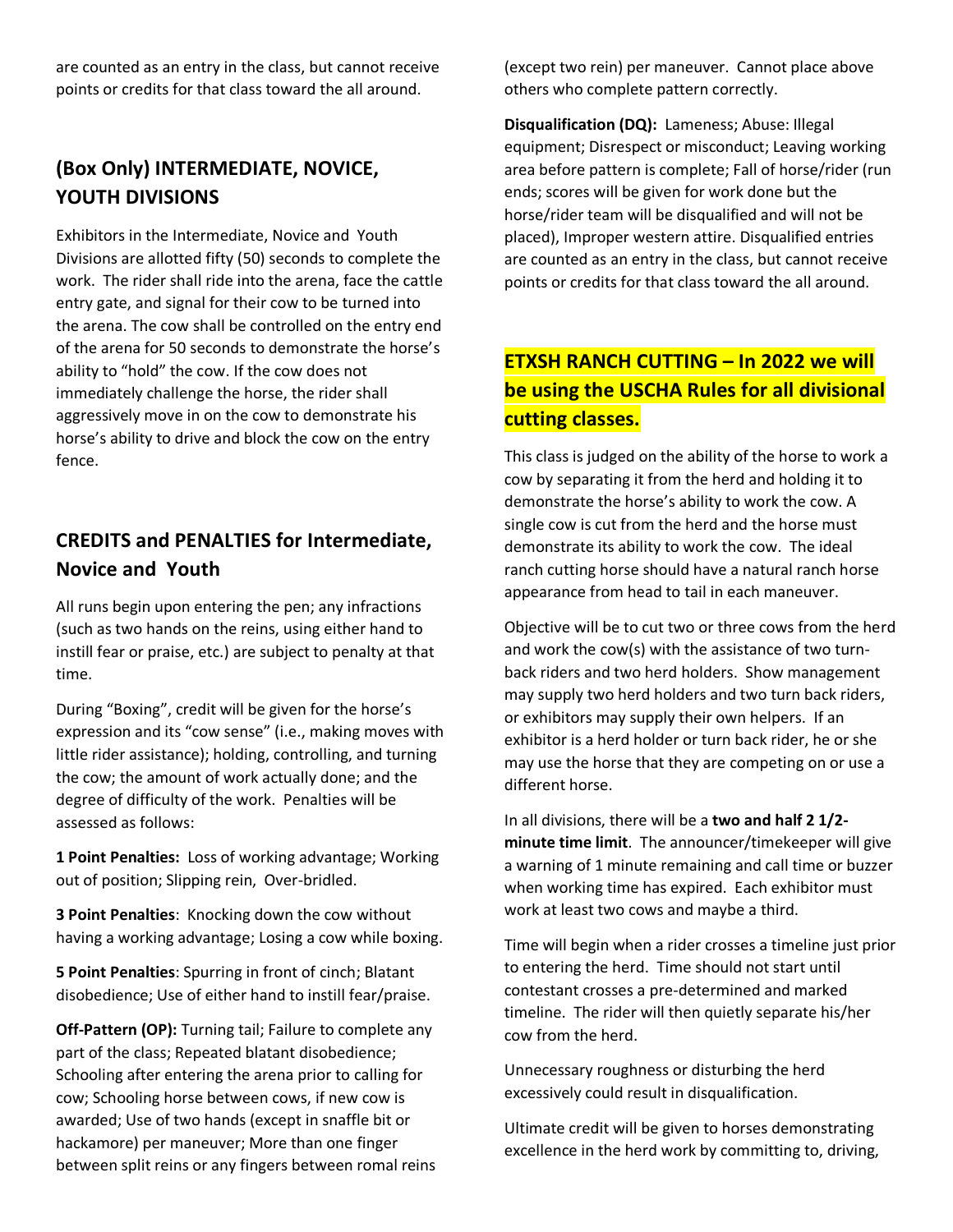setting up and working a cow in the center of the arena with minimal disturbance to the herd.

Exhibitors will not be penalized for reining during the cutting portion, but should display natural ability.

Scoring will be judged by the horse's performance and natural ability.

ETXSH divisions do not have any rules against a horse's earnings or ownership. But check USCHA rules for rider/horse earnings if entering the USCHA side pot.

### **Penalties – See USCHA Rule book on our website or on the USCHA**

# **USCHA Ranch Cutting – 2022 ETXSH will follow these scoring rules**

**USCHA Jackpot is a side pot offered for an additional fee. You can qualify for the USCHA finals and year end awards by entering this side pot class.**

**Open Ranch Cutting – Side Pot Class – minimum of \$150 Added**

This is a limit rider class that will be open to all riders that have lifetime earnings less than \$50,000 in any performance horse discipline riding on cattle. The horse must have lifetime earnings less than \$3,000. All money earned reported to Equi-stat data bank will be used to determine eligibility. USCHA National Champions, USCHA Reserve National Champions, and Top Five only will be determined from shows that comply with all Standing Rules. Riders are not required to own the horses they show in this class.

Ranch Cutting Herd Work Class: Riders may ride 2 horses in this class per approved show. All USCHA ranch cutting classes are judged using a modified version of the USCHA's official rules. The modifications will pertain only to scoring as it relates to reining a horse. Contestants are responsible for familiarizing themselves with the rules. A participant shall not be penalized for guiding or reining a horse. A participant excessively reining a horse using direct force by jerking or pulling a horse around may be penalized. This rule may be subject to each individual judge's interpretation.

### **\$1500 Limit Rider Ranch Cutting – Side Pot Class minimum \$150 Added**

This class is open to any rider who has won less than \$1,500 in any performance horse discipline riding on cattle and to horses that have won less than \$15,000. All money earned reported to Equi-stat data bank will be used to determine eligibility. Riders may ride 1 horse in this class per approved show.

All USCHA ranch cutting classes are judged using a modified version of the USCHA's official rules. The modifications will pertain only to scoring as it relates to reining a horse. Contestants are responsible for familiarizing themselves with the rules.

#### **Additional USCHA Ranch Cutting Rules:**

Horses in Ranch Cutting classes may be shown one handed or two handed. If a rider starts a run one handed, they are to remain one handed throughout the run. A rider that starts their run two handed must remain two handed throughout their run. Either split or romel reins are allowed. Hackamores and snaffle bits allowed. Earnings for this title will accumulate only from shows that comply with all Standing Rules. Horses shown in any ranch classes are not eligible to be shown in orthodox cutting classes during the same show year. Horses who have shown in an orthodox cutting class may not show in a ranch cutting class during the same show year.

### **Must have 3 horses to make a USCHA class to be approved USCHA class.**

Time allotted each horse to work is two and one-half (2 ½) minutes; the time will start when a contestant crosses a timeline designated by Show Management. If the clock has not been started or if it malfunctions, the Show Secretary or timer shall notify the judges.

Rule for Judging Cutting Horse Contests

A horse will be given credit for his ability to enter a herd of cattle quietly with very little disturbance to the herd or to the cow being brought from the herd. One (1) deep cut must be made into the herd, failure to make a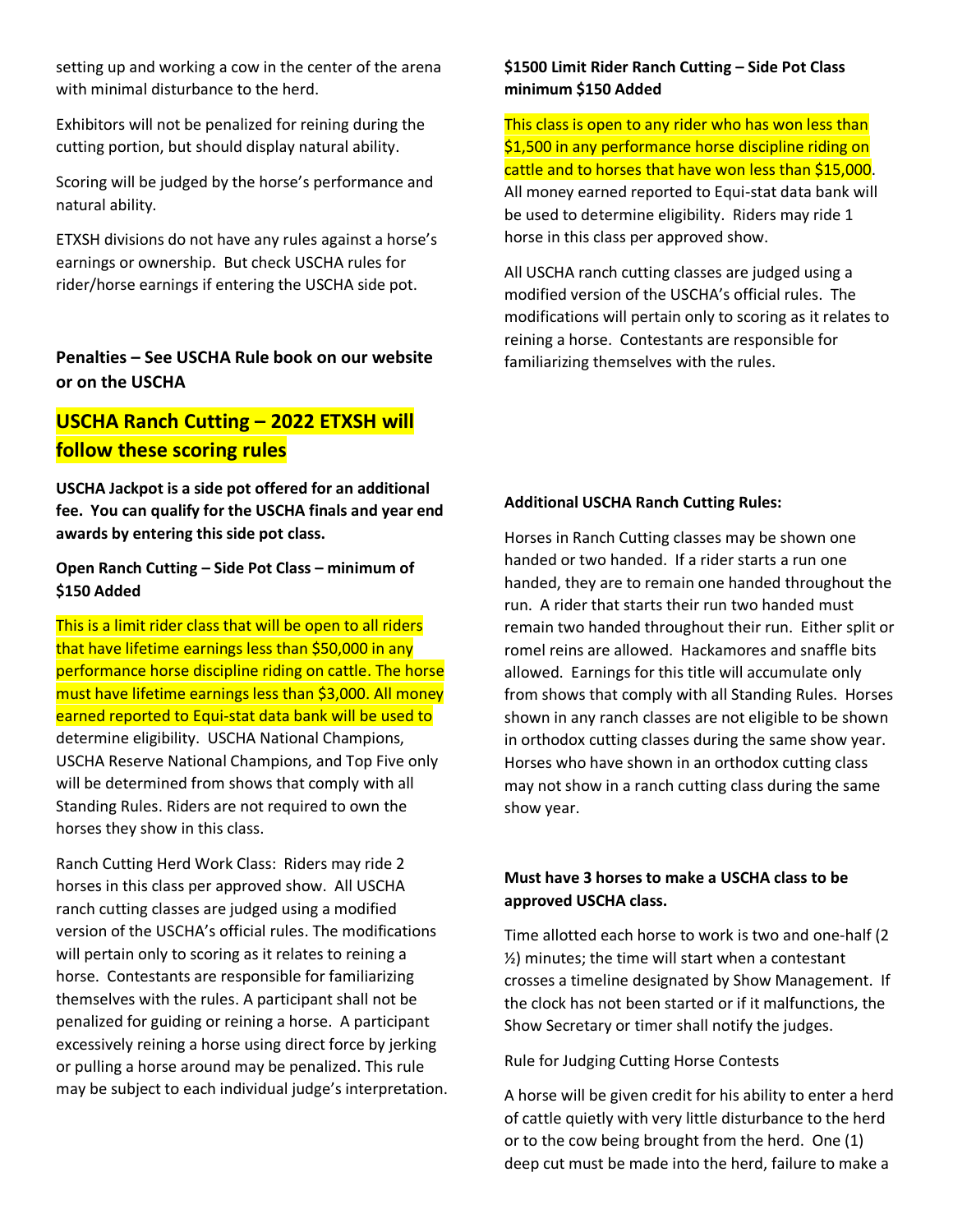deep cut will result in a three (3) point penalty being assessed.

When a cow is cut from the herd, it is more desirable that the cow be taken toward the center of the arena, and credit will be given for same. Additional credit will be given the horse which drives a cow a sufficient distance from the herd to insure that the herd will not be disturbed by the horse's performance.

Credit will be given for the ability of the horse to hold a cow in the center portion of the cutting arena, although no penalty should be imposed if a cow goes to a fence on either side of the arena.

Additional credit will be given for riding with a loose rein throughout a performance.

If a rider or the rider's horse creates a disturbance at any time throughout the working time, penalties will be assessed as follows:

### **One (1) Point Penalties**

A) Miss-Loss of working advantage one (1) point.

C) Noise Directed toward cattle one (1) point.

Any noise created or directed by the contestant toward the cattle will be penalized **one (1) point**. D) A rider makes contact using a toe, foot, or stirrup on the horse's shoulder it is considered a visible cue and a **one (1) point penalty** will be assessed for each occurrence.

F) Working out of position

### **Three (3) Point Penalties**

A) Hot Quit A contestant may quit a cow when it is obviously completely stopped, obviously turned away, or is behind the turn back horses and the turn back horses must be behind the timeline. If the cow is quit under any other circumstances, a penalty **of three (3) points** shall be assessed.

B) Cattle picked up or scattered.

Any time a disturbance causes cattle from the herd to enter the working area through the fault of the horse or contestant, the contestant will be **penalized three (3) points**. If, at no fault of the horse or contestant, additional cattle leave the herd, no penalty will be assessed.

C) Second hand on the reins. If you start with 2 hands must ride with 2 hands if start with 1 hand must ride entire time with 1 hand. You cannot go back and forth.

D) Spur in the shoulder

If a rider spurs a horse in the shoulder, a **three (3) point penalty** shall be assessed for each occurrence. Spurring behind the shoulder is not to be considered a visible cue and should not be penalized.

 E) Unnecessary roughness or aggression, such as a horse pawing, biting, or kicking a cow, will result in **a three (3) point penalty** being assessed.

### **Five (5) Point Penalties**

- A) Horse Quitting a Cow If a horse turns tail toward a cow being worked, an automatic score of sixty (60) points will be given.
- B) If a horse is to "lose" a cow or lets a cow that he is working get back in the herd, he will be penalized **five (5) points**.
- C) If a rider changes cattle after visibly committing to a specific cow, a **five (5) point penalty** will be assessed. A Cutter shall be committed whenever he makes two moves to a specific animal. One move may also result in commitment to a specific animal when that single move clearly and obviously indicates a specific animal has been selected.
- D) If a horse clears the herd with two (2) or more cows and fails to separate a single cow before quitting, a **five (5) point penalty** will be assessed. There will be no penalty if time clock expires before a single cow is separated

If a horse turns tail toward a cow being worked, an automatic score of sixty (60) points will be given.